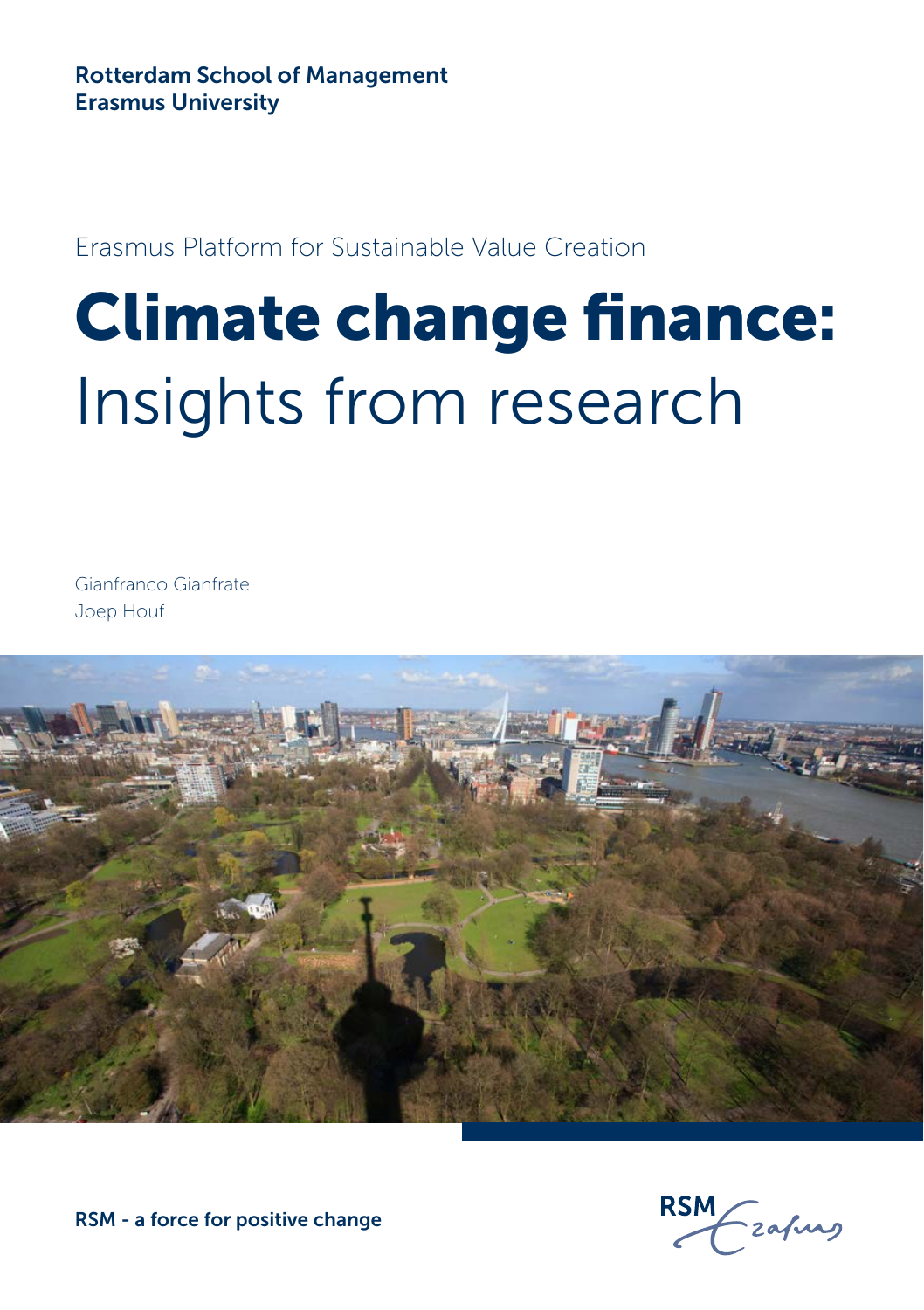Erasmus Platform for Sustainable Value Creation

### Climate change finance: Insights from research

Gianfranco Gianfrate Joep Houf

Coverphoto: Emile Luider / De Beeldunie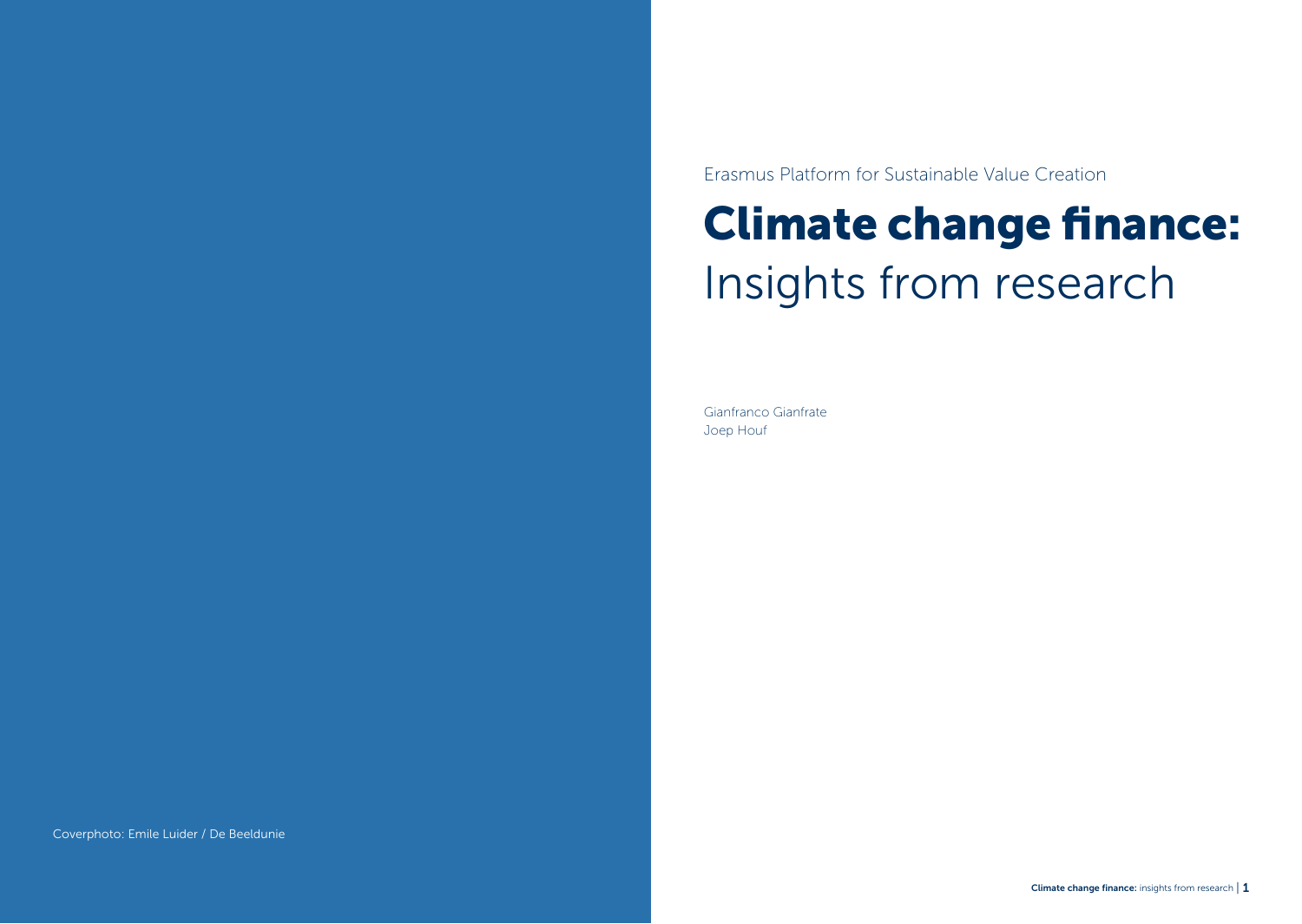### **Contents**

### March 2019

| 1.  | How climate change affects finance             | 4  |  |
|-----|------------------------------------------------|----|--|
| 2.  | <b>Introduction</b>                            | 5  |  |
| 3.  | <b>Implications for business</b>               | 7  |  |
| 4.  | Climate and finance - useful knowledge         | 8  |  |
| 5.  | <b>Banking and sustainability risks</b>        | 9  |  |
| 6.  | Institutional investmennt and active ownership | 15 |  |
| 7.  | <b>Risk and returns</b>                        | 19 |  |
| 8.  | Portfolio strategies and climate risk hedging  | 23 |  |
| 9.  | Real-estate and long-term investments          | 27 |  |
| 10. | <b>Corporate finance</b>                       | 31 |  |
| 11. | <b>Current trends</b>                          | 35 |  |



Gianfranco Gianfrate Associate Professor of Finance at EDHEC Business School, Erasmus Platform for Sustainable Value Creation



Joep Houf Research Associate

Erasmus Platform for Sustainable Value Creation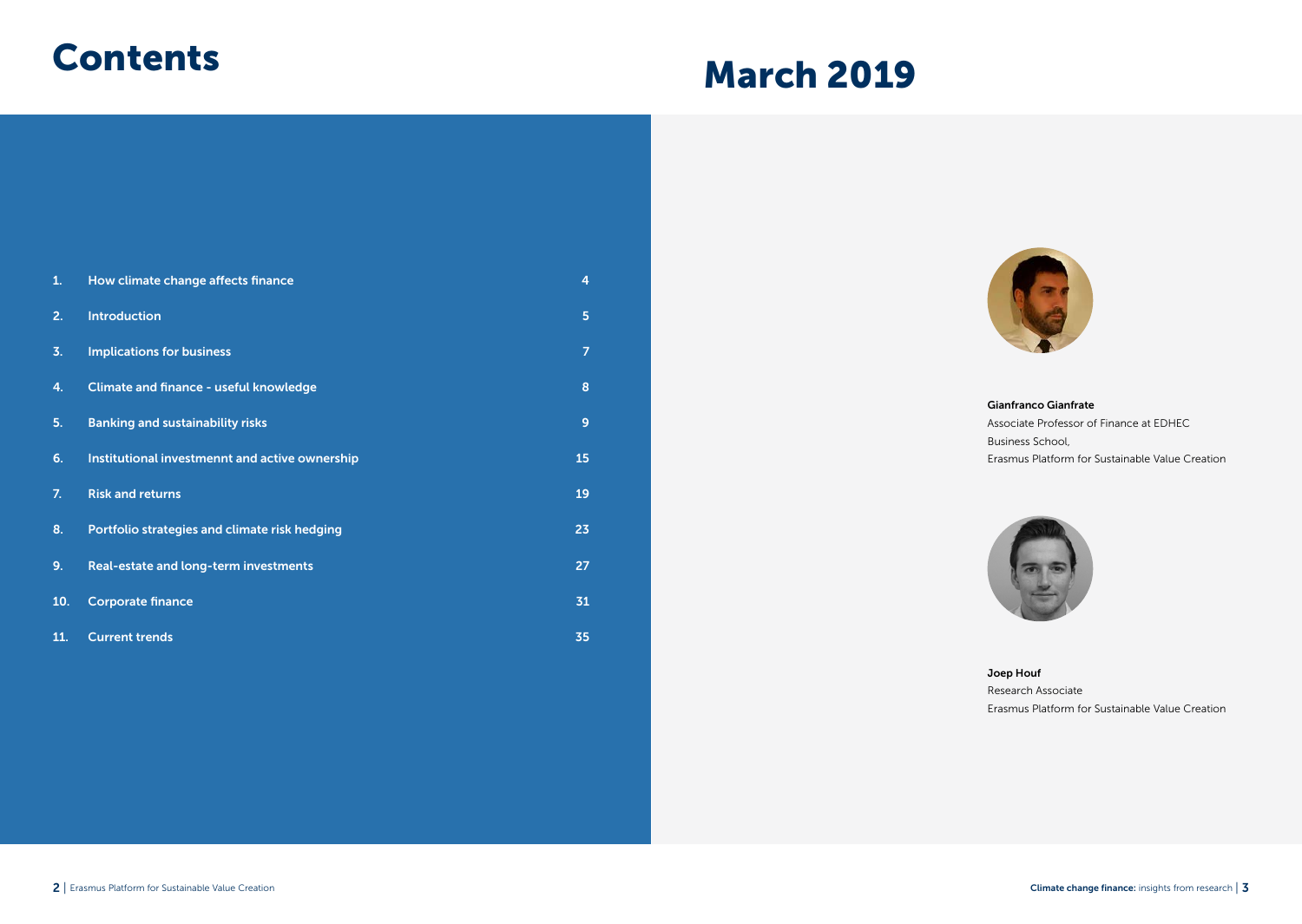### **How climate change** affects finance

This is an overview of the effects of knowledge about climate change in the financial sector. Research into climate change and finance is a growing field, and the findings of such research have increasingly important implications. Six key papers in different areas of finance that are affected by climate change are discussed in this booklet: banking, institutional investing, portfolio returns, real estate and long-term investments, and corporate finance.

Our reviews emphasise the essence of each investigation and bridge the gap between theoretical knowledge and practical action. We also provide indications for the future of finance-climate change research.



Climate change is becoming important for society, government and business. But academics have been concerned with climate change for a longer time. They forecast it will bring many changes such as melting icecaps and rising sea levels – with increased flooding and destruction of coral reefs, more extreme weather including hurricanes and wildfires, increasingly frequent heatwaves and more severe droughts, increasing effects on health, and disruption to food chains. As the public becomes aware of the effects of climate change for humans, for ecosystems and the Earth, the call for climate change mitigation and adaptation programmes intensifies.

There are already many initiatives that tackle the problem of climate change across a broad front. One of the key breakthroughs was the ratification of the 2015 Paris Agreement by, at the time of publication, 184 countries, committing to efforts to keep temperature rises below 2°C. Intergovernmental panels have become more active in producing legislation and education on climate change, and the public is becoming more supportive of climate change mitigation. The international agreement has now been actioned at regional and country levels. New instruments, including carbon taxes, have been proposed to achieve the ambitious targets for reducing carbon emissions.

In the private sector, there is also an increasing need to adapt to this and adopt new instruments and mindsets. We present an overview of sophisticated climate finance topics that help to quantify the risk and the opportunities for businesses in the private sector, in particular for financing and investment activities. These topics cover: risk and returns; real estate investments; risk for banks; the impact of and for institutional investors; portfolio strategies and hedging; and corporate finance. The objective is to elaborate on the latest developments in climate finance and present them to the business world.

Climate change research was highlighted in business and economics academia in 2018 when the Nobel Prize for economics was awarded to William Nordhaus 'for integrating climate change into long-run macroeconomic analysis' and to Paul Romer 'for integrating technological innovations into long-run macroeconomic analysis'. The Nobel Laureates stress the importance of climate and technological change as drivers of endogenous growth, that is, economic growth that has as main ingredients human capital, innovation, and knowledge. The basic idea is that the human economy gets what it aims for. If we aim only for economic growth, then we get that – but with major effects on the climate. If we aim for carbon reductions instead, we may be able to mitigate climate change.

In 2018, the Erasmus Platform for Sustainable Value Creation opened its doors at RSM in Rotterdam. Its purpose is to create a place where business and academia can help each other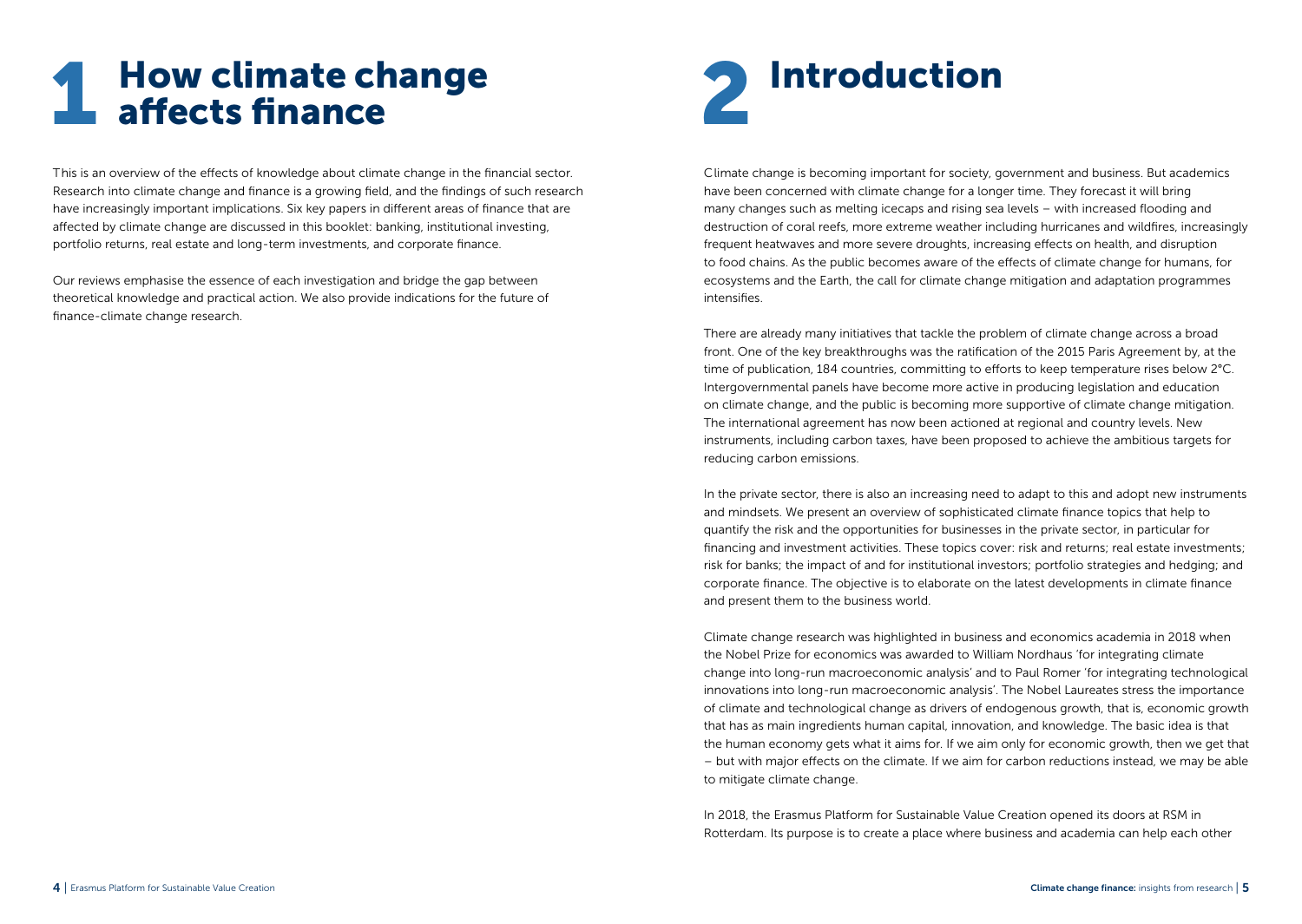in formulating practical knowledge of sustainable finance. It's a place for generating meaningful insights and a forum for critical dialogues. Part of its mission is an annual review and forecast for climate finance. I would like to thank our fellow, Professor Gianfranco Gianfrate of EDHEC Business School, for leading this year's overview, which provides interesting but sobering reading.



Prof. Dirk Schoenmaker Academic Director Erasmus Platform for Sustainable Value Creation Rotterdam School of Management, Erasmus University

### **Implications for business**

While the effects are so far largely invisible, the financial industry is already affected by climate change. The effects of climate run deep into many financial fields. Banks that ignore the call for sustainable investments will inevitably face severe losses in the future, and this is something that we will discuss later; banks should proactively integrate sustainability in their business model if they want to survive and thrive.

Key financial players are aware of the substantial risks associated with climatic changes and they are looking for ways to manage those risks. Institutional investors appear to be one of the driving forces behind the environmental and social performance of companies. Through active ownership institutional investors, in particular European investors, are able to drive the sustainability performance of invested companies all around the globe. Motivation for such calls are financial as well as social choices. While European investors expand their portfolios steadily in the United States, they are also 'greening' the U.S.

Particularly interesting to investors is the location of the company in relation to the Equator. The equity of companies close to the Equator is riskier than companies further away from it. The risk of rising temperature due to climate change, and the consequences, are greater for countries closer to the Equator for a range of reasons. Investors in companies located in these latitudes demand a risk premium. The demand for such premiums diminishes when investors look at companies located closer to the geographical poles.

The main contributor to climate change and rising temperature is CO2 emissions. Rising temperatures have worldwide effects and investors should seek to limit investment in industries that release carbon dioxide into the atmosphere. Investing in industries listed in a decarbonised index is a way for investors to mitigate the effects of climate change through their investment decisions without sacrificing financial returns.

Another way that investors can mitigate their impact on the climate is to support long-term climate change abatement investments. But it's still unclear what an appropriate discount rate would be for investments with such a long horizon in which the principal return is the reduction of future CO2 costs.

Companies must deal with growing pressures to consider their environmental impact. Moreover, companies must deal with potential pricing of carbon emissions and the future development of such prices as this can seriously affect operating cash flow. Companies should, therefore, adopt internal carbon pricing.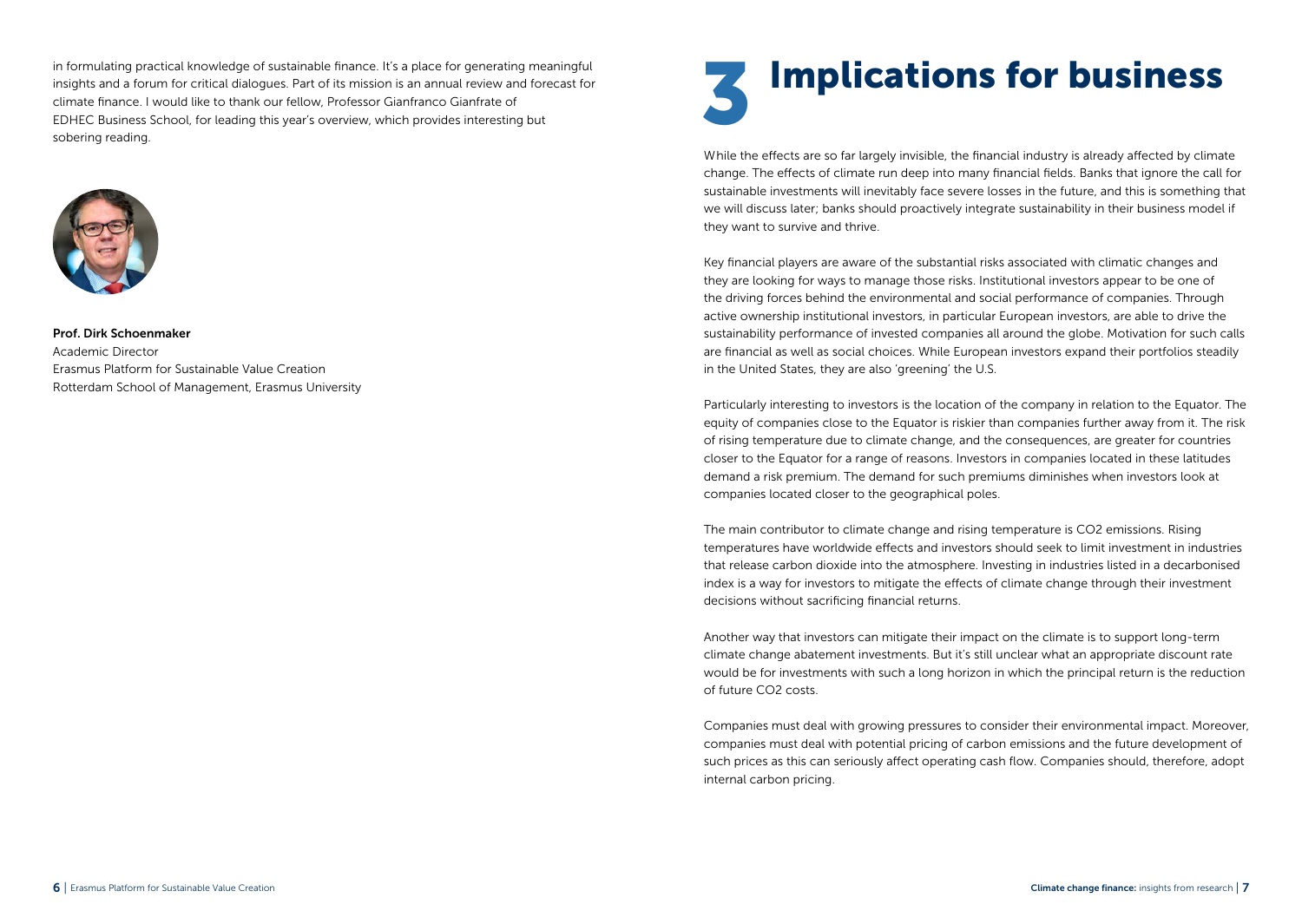## 4 Climate and finance – useful knowledge

Economists around the world are busy investigating the relationship between climate and finance, and the amount of new knowledge from research in this field is growing steadily. Here are six important papers that provide useful knowledge that can be used by investors, financial professionals and corporate executives.

### Themes and papers

### 1 Banking and sustainability risks

Battiston, S., Mandel, A., Monasterolo, J., Schütze, F., & Visentin, G. (2017). *A climate stress-test of the financial system*, Nature Climate Change, 7: 283–288.

### 2 Institutional investors and active ownership

Dyck, A., Lins, K., Roth, L., & Wagner, H. (2019), *Do Institutional Investors Drive Corporate Social Responsibility? International Evidence,* Journal of Financial Economics, 131(3): 693-714.

### 3 Risk and returns

Bansal, R., Ochoa, M. (November 2011), *Temperature, Aggregate Risk, and Expected Returns,* NBER Working Paper No. 17575

### 4 Portfolio strategies and climate risk hedging

Andersson, M., Bolton, P., Samama, F. (April 2016), *Hedging Climate Risk*, Financial Analysts Journal 72 (3): 1-20.

### 5 Real estate and long-term investments

Giglio, S., Maggiori, M., Stroebel, J., Weber, A. (November 2015), *Climate Change and Long-Run Discount Rates: Evidence from Real Estate,* NBER Working Paper No. 21767

### 6 Corporate finance and internal carbon pricing

Aldy, J., Gianfrate, G. (May-June 2019), *Future-Proof Your Climate Strategy,* The Harvard Business Review.

# 5 Banking and sustainability risks

A climate stress-test of the financial system

### Business and business school relevance:

The financial industry is already feeling the effects of climate change (and when finance is affected, business is affected overall). This situation continues to intensify. In any case it is clear that human economic activity must shift drastically if the 2°C temperature rise limit, agreed to by 184 signatories of the Paris Agreement (2018), is to be met. Yet key players in the financial sector, including banks, investment funds, insurance and pension funds, individuals, governments, non-financial companies and other credit institutions, continue to have exposure to (or 'invest in') fossil fuels and other climate-policy-relevant sectors. This exposure may pose a huge risk to (European) financial institutions if new climate policies and regulations prevent them from going on with 'business as usual'. These players are therefore vulnerable to 'climate-policy shocks', in which invested equity capital in firms in climate-policy-relevant sectors will be lost. Estimated equity exposures enable us to approximate Value-at-Risk (VaR) for shocks to climate-policy-sectors, providing a picture of potential bank losses. Research indicates that 'green' banks, with equity holdings wholly in renewable-based utilities, are more resilient to shocks over time than are 'brown' banks (with equity holdings in fossil fuel-based utilities and who maintain equity holdings in the fossil fuel sector.)

### Financial sector exposure to fossil fuels

Human economic activity has to change drastically if we are to meet the 2°C temperature rise limit in the Paris Agreement; in particular, this applies to the consumption of fossil fuels. Meeting the 2°C target and putting a limit on global warming means leaving reserves unused until at least 2050: leaving 82% of global coal reserves where they are, leaving 49% of global gas reserves in the ground, and leaving 33% of global oil reserves untapped. Yet, European financial institutions have exposure to (are invested in) fossil fuels, to around 1.3% for banks, 5% for pension funds and 4.4% for insurance companies, in relation to their total assets. This exposure may be a huge risk if additional policies and regulations prevent such companies from continuing their business.

### Division of financial assets

Financial institutions' assets can generally be divided into three types:

- » equity holdings (both tradable and private shares)
- » bond holdings
- » loans

Each of these asset classes can mean the institution is exposed to investment in fossil fuels.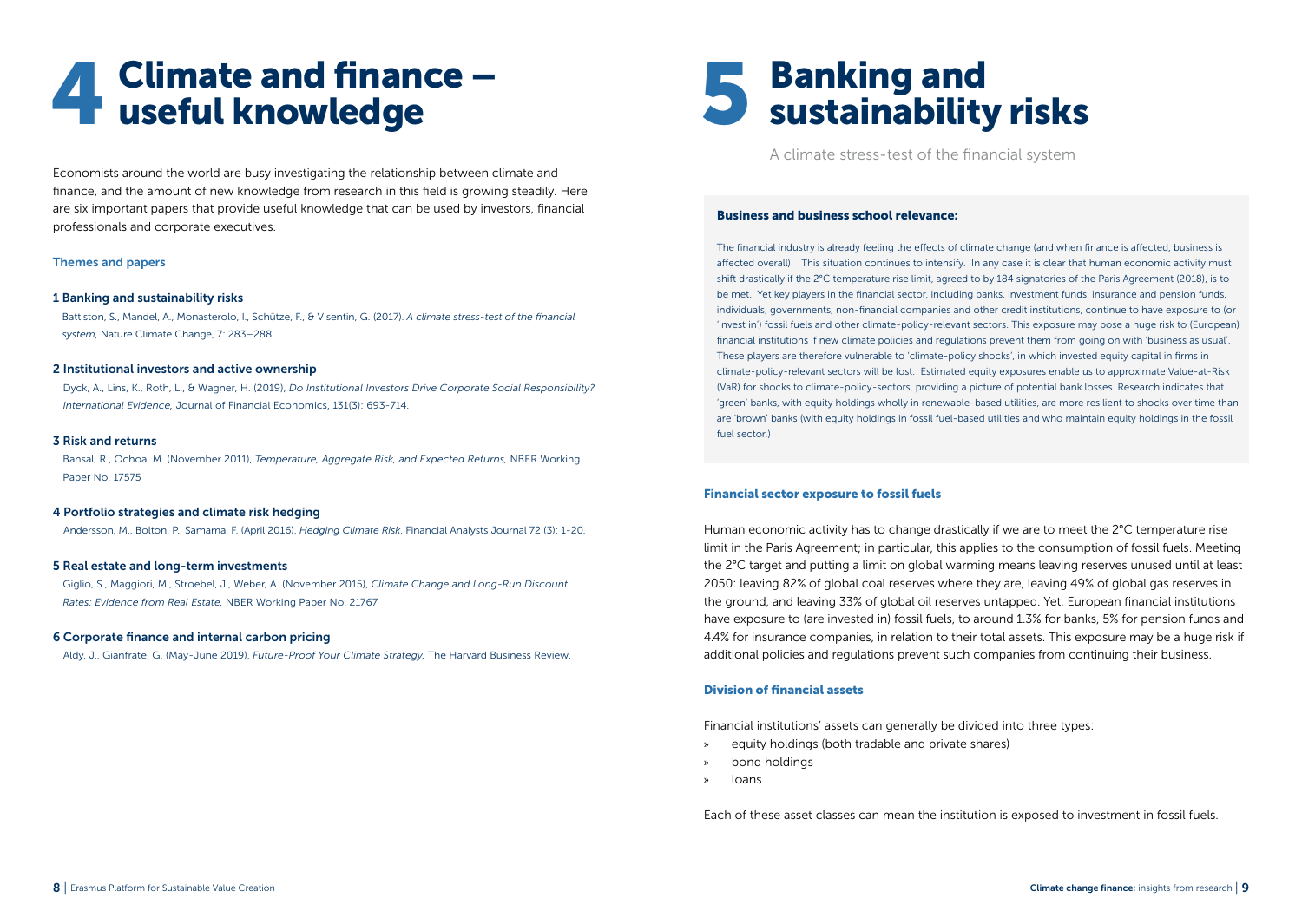### Reclassification of NACE Rev. 2

Industries are classified according to the statistical classification of economic activities in the European Community, abbreviated as NACE. 'Rev. 2' is a revised classification from 2007. However, the sectors in NACE Rev. 2 do not represent financial exposure to climate regulation. The authors propose a new definition of sectors based on the direct and indirect (through the supply chain) level of greenhouse gas emissions. The new sectors that originate from exposure to climate policy are:

- 1. fossil fuels
- 2. utilities
- 3. energy-intensive manufacturing
- 4. housing
- 5. transport

And two residual sectors:

- 6. finance
- 7. other

### Categorisation of financial players

Key players in the financial sector that may have varying exposure to fossil fuels or other climate-policy-relevant sectors (via their financial assets) can be identified. Foremost amongst these investor types are:

- » banks
- » investment funds
- » insurance and pension funds
- » individuals
- » governments
- » non-financial companies
- » other credit institutions
- » other financial services that may provide credit

### Equity exposure to climate-policy-relevant sectors per financial actor

In Table 1 below the individual and cumulative exposure to climate-policy-relevant sectors per financial actor is displayed. The relative equity portfolio exposure to the fossil fuel sector appears to be relatively low for all types of financial actors. However, the relative equity portfolio exposure of all financial actor types to all climate-policy-relevant sectors, in particular exposure to the energy-intensive sector, is extensive. Moreover, financial actors bear additional indirect exposure to climate-policy-relevant sectors, as the financial sector itself is also exposed to these sectors). At individual investment fund and banking level, BlackRock and JP Morgan Chase have the highest exposure to climate-policy-relevant sectors, respectively.

### Table 1: Average equity portfolio exposures in percentages (%).

|                                                          | IFs.<br>(5, 124) | <b>Banks</b><br>(798) | <b>IPFs</b><br>(6, 392) | <b>NFCs</b><br>(14, 851) | <b>OFSs</b><br>(3,081) | <b>GOV</b><br>(125) | Indi-<br>viduals<br>(33,733) | <b>OCIS</b><br>(955) |
|----------------------------------------------------------|------------------|-----------------------|-------------------------|--------------------------|------------------------|---------------------|------------------------------|----------------------|
| <b>Fossil fuel</b><br>(767)                              | 4.91             | 6.87                  | 6.16                    | 6.12                     | 4.73                   | 12.88               | 4.38                         | 4.08                 |
| <b>Utilities</b><br>(216)                                | 1.36             | 2.68                  | 1.60                    | 1.80                     | 1.46                   | 6.27                | 0.80                         | 2.10                 |
| <b>Energy-intensive</b><br>(3956)                        | 27.89            | 24.52                 | 25.37                   | 27.86                    | 25.79                  | 19.51               | 27.28                        | 21.15                |
| <b>Housing</b><br>(797)                                  | 5.03             | 5.84                  | 4.68                    | 7.52                     | 4.06                   | 7.69                | 5.21                         | 7.13                 |
| <b>Transport</b><br>(224)                                | 2.46             | 2.59                  | 1.93                    | 1.90                     | 2.13                   | 1.32                | 1.19                         | 1.53                 |
| <b>Finance</b><br>(2659)                                 | 15.09            | 20.09                 | 17.98                   | 13.03                    | 17.89                  | 17.01               | 19.86                        | 25.77                |
| Other<br>(6259)                                          | 43.27            | 37.43                 | 42.29                   | 41.75                    | 43.93                  | 35.32               | 41.27                        | 38.25                |
| <b>Cumulative</b><br>climate-policy-<br>relevant sectors | 41.65            | 42.50                 | 39.73                   | 45.22                    | 38.18                  | 47.67               | 38.87                        | 35.98                |

### How to read this table:

This table represents the mean of the relative exposure of individual financial actors of given type in each sector as a percentage of the financial actor's total portfolio of equity holdings. The last row represents the cumulative exposure of the average financial actor of each type over all climate-policy-relevant sectors (i.e. fossil fuel, utilities, energy-intensive, housing, and transport). The absolute numbers used in the data set are presented (in parentheses).

### Potential bank losses due to climate-policy shocks

The above estimated equity exposures enable us to approximate Value-at-Risk (VaR) for shocks to climate-policy-sectors. The VaR is a measure of the risk of loss for investments, creating an estimate of how much a set of investments might lose. It can provide some confidence that losses will not exceed a certain amount over a specified time interval. The individual bank exposures also allow us to calculate individual VaR levels. Systematic losses to due to climatepolicy shocks occur in two ways: direct losses (losses in banks' equity due to direct exposure to shocks) and indirect losses (losses in banks' equity due to devaluation of counterparties' debt obligations). Indirect losses quantify the amplification of losses due to financial interconnectedness. The paper ('A climate stress-test of the financial system') estimates the potential losses for the 50 largest European banks.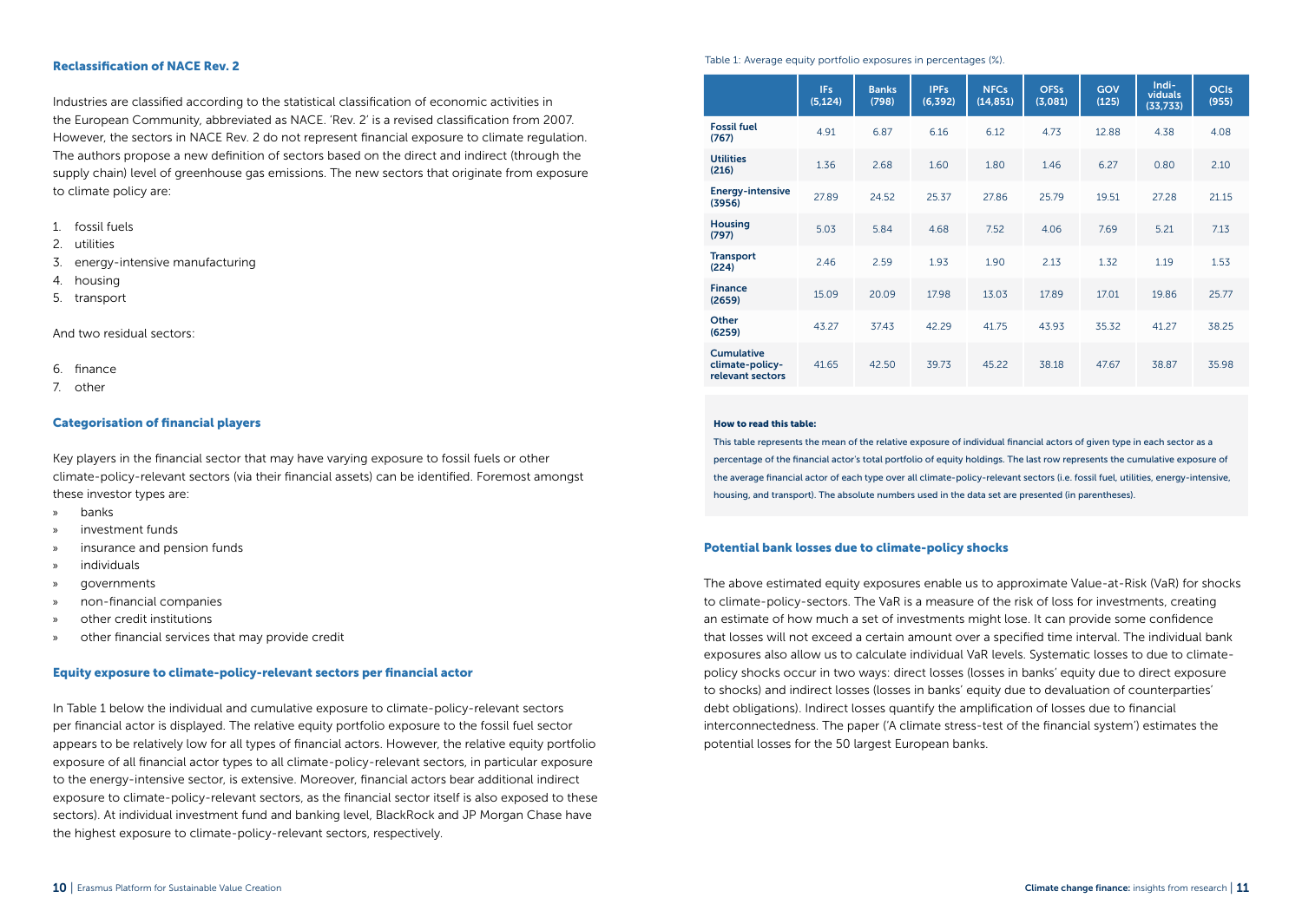100% Shock. In the worst-case scenario climate-policy shock leads to a total demolition of the equity of firms in the climate-policy-relevant sector. This is a 100% shock: all invested equity capital in firms in the climate-policy-relevant sector will be lost, providing an upper bound of losses (because losses of climate-policy shocks cannot get worse than this). Equity losses (relative to total equity) for a 100% shock in four different scenarios are presented in Table 2.

Table 2: Different upper bound shock scenarios and effect of relative equity losses on 50 largest European banks (excluding subsidiaries).

|                          | Sector shock (100%)                                                                 | <b>First Round Relative Equity Losses</b> | <b>Second Round Relative Equity Losses</b> |
|--------------------------|-------------------------------------------------------------------------------------|-------------------------------------------|--------------------------------------------|
|                          | <b>Fossil fuels</b>                                                                 | 2.55%                                     | $(6.08 + 0.10)\%$                          |
| $+$                      | Fossil-fuels<br><b>Utilities</b>                                                    | 3.79%                                     | $(9.75 + 0.15)\%$                          |
| $+$<br>$+$               | <b>Fossil fuels</b><br><b>Utilities</b><br>Energy-Intensive                         | 13.18%                                    | $(27.91 + 0.45)\%$                         |
| $+$<br>$+$<br>$+$<br>$+$ | <b>Fossil fuels</b><br><b>Utilities</b><br>Energy-Intensive<br>Housing<br>Transport | 15.09%                                    | $(30.24 + 0.40)\%$                         |

### How to read this table:

A 100% sector shock to fossil fuels, utilities, and the energy-intensive sector will on average lead to a 13.18% loss in equity capital for the top 50 largest European banks in the first round, rising to an average of 27.91% in the second round.

**Realistic Shocks.** As the 100% shock scenario only provides an upper bound of losses, more realistic approximations can be determined by using a database that provides estimates of the impact and timing of climate mitigation policies on energy sectors. For example, auxiliary estimates for the renewable-energy-sector are provided because shocks to climate-policyrelevant sectors (that have negative impact) might enhance performance of the renewableenergy sector. Calculating the shock estimates of 5,421 different shock scenarios, from 2019 to 2050, led to the following effects:

Table 3: Summary statistics of shocks sample. Under assumptions specified in Battiston et al. (2017) these can be interpreted as equity effects.

| <b>Shocks on</b>      | Mean      | Median   | Max       | Min       |
|-----------------------|-----------|----------|-----------|-----------|
| <b>Fossil fuel</b>    | $-2.40%$  | $-1.75%$ | $+91.23%$ | $-87.96%$ |
| Utilities Fossil fuel | $-6.25%$  | $-4.90%$ | $+81.22%$ | $-89.17%$ |
| Utilities Renewa-bles | $+10.38%$ | $+8.14%$ | $+88.47%$ | $-39.69%$ |

### How to read this table:

An average shock leads to a 2.4% and 6.25% decrease to the fossil fuel sector and fossil fuel based utility sector, respectively. The renewable-based utility sector, however, experiences an increase of 10.38%.

### Green versus brown banks

To estimate the VaR for realistic scenarios, the paper's authors take two banking strategies into particular consideration: 'green banks' and 'brown banks'. Green banks are classified as banks whose utilities equity holdings are wholly in renewable energy. Brown banks are banks whose utilities equity holdings are in fossil fuel-based utilities and who maintain equity holdings in the fossil fuel sector. Comparing green with brown can deliver valuable information on banking strategies.

In the first round of losses, brown banks incur heavier losses than green banks (Table 4). These losses are, however, small when compared to the average total assets of these banks (604 Billion USD). In comparing green banks to brown banks, one can see that green banks perform better in terms of potential losses from climate-policy shocks.

Table 4: Summary statistics of asset variations under shock distribution for the average green and brown bank. All values are in USD million.

| Round             | <b>Investment strategy</b> | Mean     | <b>Median</b> | <b>Standard deviation</b> | <b>VaR 5%</b> |
|-------------------|----------------------------|----------|---------------|---------------------------|---------------|
| 1st round         | Green bank                 | $+22.25$ | $+17.46$      | 30.50                     | 18.07         |
|                   | Brown bank                 | $-33.10$ | $-26.55$      | 74.65                     | 131.27        |
| $1st + 2nd$ round | Green bank                 | $+18.47$ | $+17.45$      | 37.66                     | 42.53         |
|                   | Brown bank                 | $-87.04$ | $-62.67$      | 153.62                    | 309.92        |

### Winners and losers

These results in Table 4 show how climate policies can generate volatility in asset prices and determine 'winners and losers' among financial actors. Indirect losses further polarise the distribution of losses between green and brown banks. Hence - relative to a baseline of no climate policy - banks that start divesting from climate-policy-relevant sectors and investing in the green energy sectors are expected to benefit from positive volatility. This is in contrast to (brown) banks that continue to do business-as-usual, and which could face losses in asset value.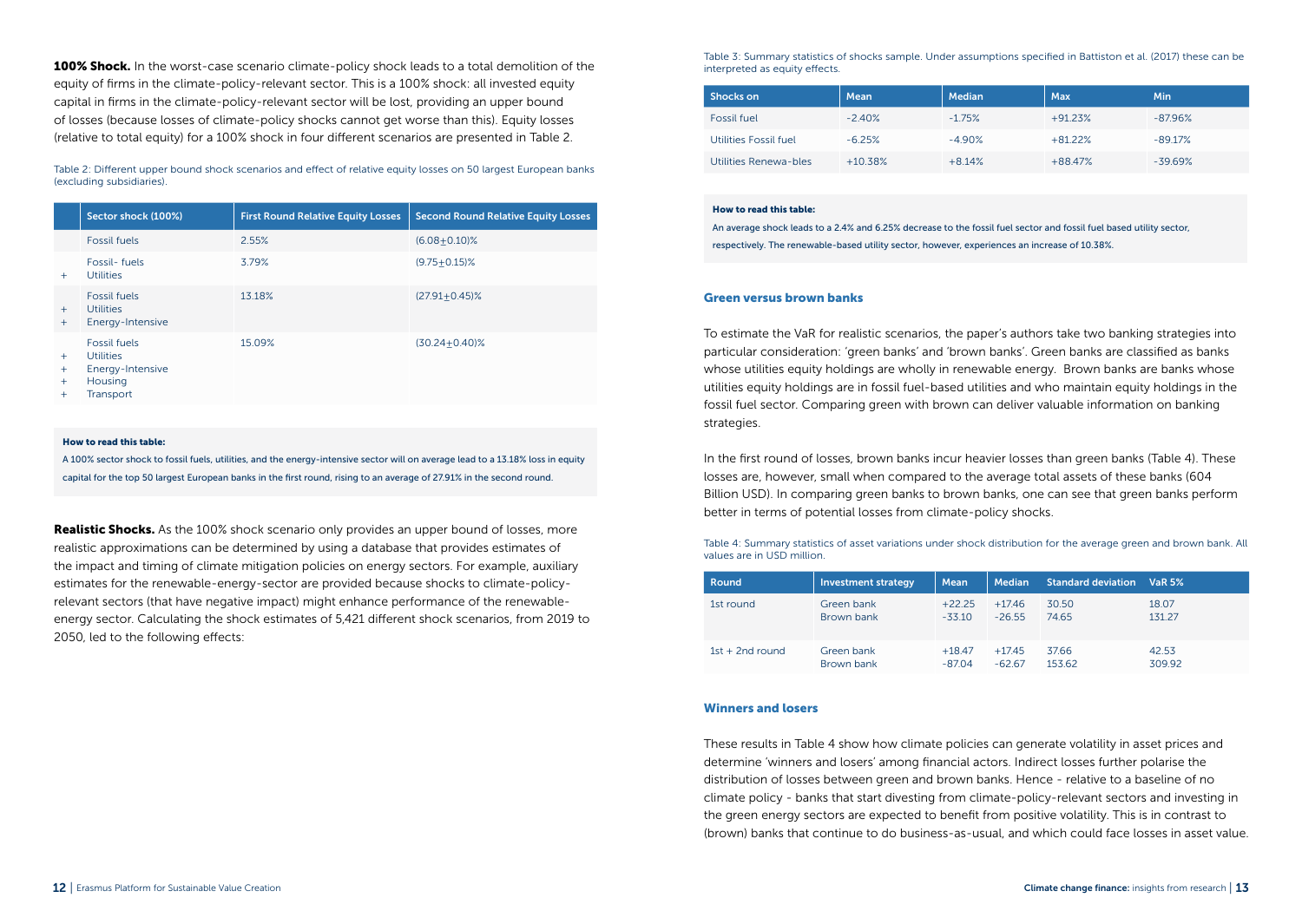### Greater than calculated: exposure to climate-policy-relevant sectors

The apparently limited magnitude of banks' losses is due to the fact that European banks have limited direct investments in the equity firms mostly because of regulatory constraints (Basel framework). Due to a lack of data, exposure to climate-policy-relevant sectors via channels other than equity cannot be calculated on individual-bank level as yet. It is therefore likely that exposure to climate shocks is in reality much greater than in the above calculations.

### Read more about the research underlying this chapter:

• Battiston, S., Mandel, A., Monasterolo, I., Schütze, F., & Visentin, G. (2017). A climate stress-test of the financial system, [Nature Climate Change, 7: 283–288](https://www.nature.com/articles/nclimate3255)

### Read related literature from RSM:

- Gianfrate, G., Schoenmaker, D., Wasama, S. (2018), Cost of Capital and Sus-tainability: A Literature Review, working paper series, [Erasmus Platform for Sustainable Value Creation](https://www.rsm.nl/fileadmin/Images_NEW/Erasmus_Platform_for_Sustainable_Value_Creation/11_04_Cost_of_Capital.pdf)
- Schoenmaker, D. (2017), [From Risk to Opportunity: A Framework for Sustainable Finance](https://www.rsm.nl/fileadmin/Images_NEW/General/28068_brochure_From_Risk_to_Opportunity_Online.pdf)

# 6 Institutional investment and active ownership

Do institutional investors drive CSR?

### Relevance for Business and Business Schools:

While the impact of ESG performance for the average shareholder remains controversial, we know that shareholders drive important decisions in firms, and have sought the link between shareholders and Environmental and Social (E&S) decisions. The finding is that greater institutional ownership is, indeed, associated with higher and better E&S performance. How can institutional investors drive E&S performance? The mechanism known as 'voice' or active ownership is the main tool institutional investors can use to drive E&S. Voice is categorised into either public or private engagement with the firm; private seems the most effective. In setting the level of E&S performance, institutional investors may be motivated by financial returns and/or 'social norms' – norms being defined as a shared view of how investment managers and others should (or should not) behave. The influence of high social norms can cross borders. Foreign institutional investors' influence, for example, has made its way into the U.S. - and although U.S. investors are not a source of E&S improvements, European investors clearly are. These investors have a strong and significant impact on E&S performance in the U.S. It can therefore be concluded that foreign investors can 'transplant' their higher social norms.

### Corporate social responsibility (CSR) and shareholders

Corporate social responsibility has become a very important topic for managers as well as investors. Environmental, social, and governance performance (ESG), along with financial performance, are two main components of CSR. However, the impact of ESG performance for the average shareholder remains controversial. Research has delivered many different results, with various underlying reasons, about the costs and benefits of improving environmental and social performance (E&S). As shareholders drive important decisions in firms, the link between shareholders and E&S decisions has been explored.

### Institutional ownership and E&S performance

In an international context the relationship between institutional ownership and a firm's environmental and social performance has been sought. The finding is that greater institutional ownership is, indeed, associated with higher and better E&S performance. As such, a one standard deviation increase in institutional ownership enhances environmental performance by 4.5% and social performance by 2.1%. Institutional investors may therefore be the driving force behind CSR.

Two situations in particular influence the relationship between institutional ownership and E&S performance. First, if the institutional investor is signatory to the United Nations Principles for Responsible Investing (UNPRI), E&S performance increases 13% and 4.6%, respectively. This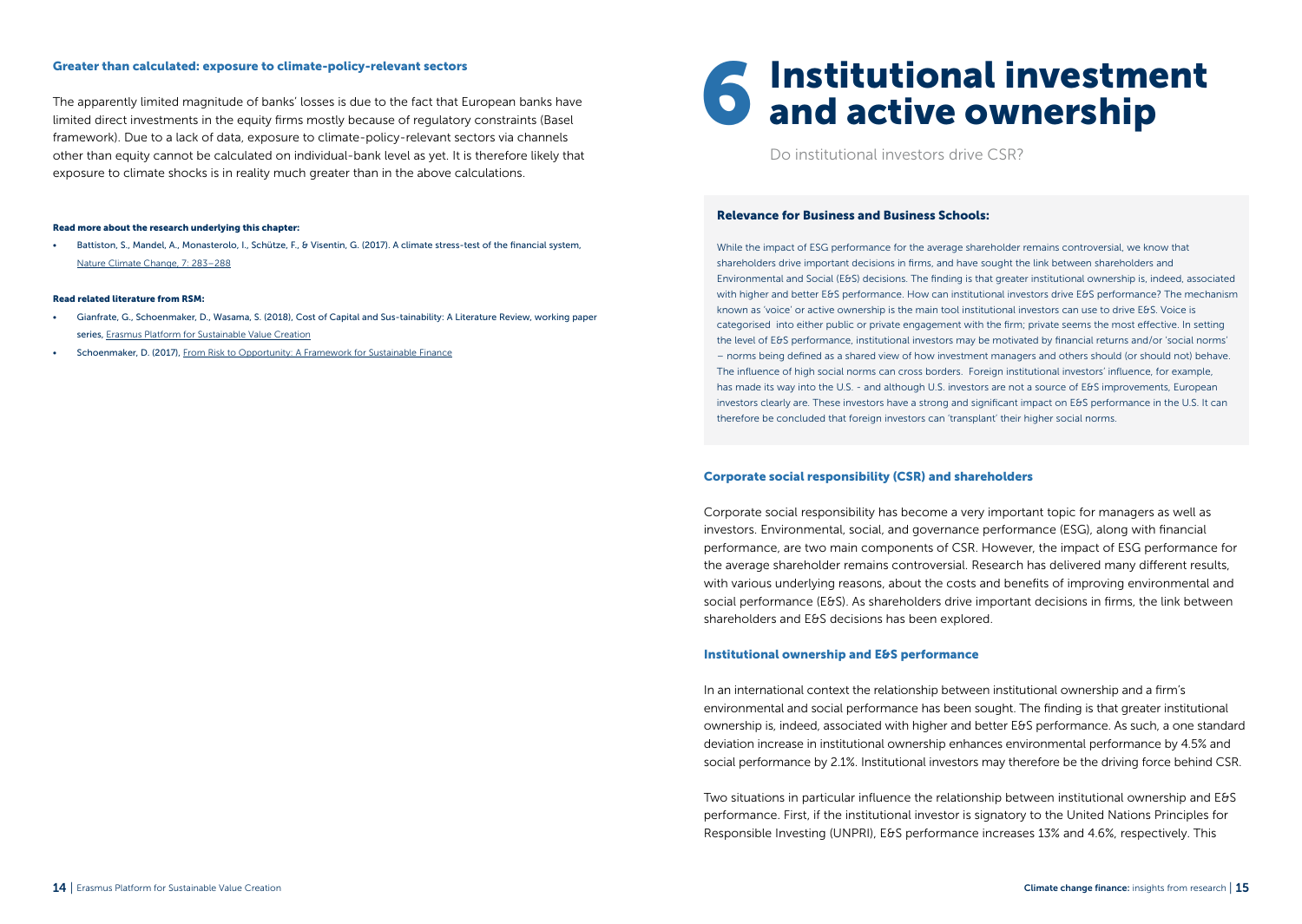is a huge increase compared to UNPRI non-signatories. Second, when a firm currently has low E&S performance, there is greater room for improvement. The E&S performance of such firms, therefore, improves rapidly after investments of UNPRI-committed institutional investors. Both situations raise confidence that institutional investors are the driving force behind E&S performance.

### Box 1: Example of institutional ownership and E&S performance

To provide real-world proof of the relationship between institutional ownership and E&S performance, it is worth considering the BP Deepwater Horizon oil spills in 2010. This event arguably amplified investors' attention about the risks of weak environmental policies, increasing the perceived value of environmental commitments. It is consequently expected that if institutional ownership drives changes in firms' environmental policies, firms with greater institutional ownership at the time of a shock will be more active and responsive in improving environmental performance in the years after the shock.

### Two mechanisms to drive E&S

So, how can institutional investors drive E&S performance? Two main types of mechanisms exist. The first is known as 'exit and selection' referring to negative and positive screening of firms to include in an investment portfolio. However, the exit and selection mechanism does not seem to be an important driver of E&S performance. Given this result, it is expected that the other mechanism, known as 'voice' or active ownership, is the main tool institutional investors can use to drive E&S. Voice is categorised into public and private engagement with the firm. In reviewing the annual reports of major institutional owners, it is private, rather than public engagements that are preferred and are most effective.

### Motivations for institutional investors to drive E&S

In setting the level of E&S performance, institutional investors may be motivated by financial returns, social norms, or both. Norms are defined as the overarching view of how investment managers should (or should not) behave. If for instance, an investment manager's social environment - their community - is strongly focused on achieving high levels of environmental and social performance, increasing the E&S performance of firms in his or her portfolio brings the investment manager social rewards, and averts social sanctions. In this setting, investment managers can potentially drive firms to overinvest in E&S performance in the sense that they exceed the level that maximises financial returns; this becomes acceptable because it moves firms' E&S performance closer to the community's E&S ideals.

### Financial motivation

According to existing research<sup>1</sup> the global financial crisis increased the value of the E&S performance levels of firms because such firms potentially perform better during crisis periods. Thus, if the perceived value of E&S performance increases during financial crises, a financially-motivated investor is expected to increase E&S performance when a crisis is over. The results of various tests confirm this theory.<sup>2</sup> Therefore, financial gain might be one of the underlying reasons for institutional investors to stimulate E&S performance.

### Social motivation

Using methods that differentiated high- and low-social-norm countries, the authors evaluated whether social norms in the country of domicile (or origin) of foreign institutional investors, influenced investors' E&S impact. For both environmental and social scores, foreign institutional ownership of the high-social-norm group is positively associated with E&S scores; whereas the ownership of the low-social-norm group is generally not significant, related to E&S scores. The analysis suggests that E&S performance would increase by 7.4% and 5.2%, respectively, if a firm's foreign institutional investor were to come from a country with strong (instead of weak) social norms.

Geographical Grouping. By placing high- and low-social-norm countries in geographical groups, it becomes clear that it is predominantly European investors that drive E&S performance. Dutch investors in particular seem to be leaders. By contrast U.S. investors do not play a significant role in driving firms' E&S performance.

**Institutional Type Grouping.** Moreover, investors were separated by institution type. Regardless of social norms, pension funds are found to have a positive influence on firms' E&S performance. Hedge funds are found to have no relationship with E&S performance. In both cases this is as expected. Independent individual investors, such as mutual funds, that belong to the high-social-norm group have large and significant influence on environmental performance as opposed to those in the low-social-norms group. For social performance similar results are found but are less pronounced. In summary, institutional investors around the world are motivated by financial as well as social returns while addressing firms' E&S performance.

### European influence in the U.S.

Institutional investors' influence has also appeared to make its way into the U.S. Although U.S. investors are not a source of E&S improvements, European investors clearly are. By isolating foreign investors (i.e. non-U.S.), it was found that these investors have a strong and significant impact on E&S performance in the U.S. It can therefore be concluded that foreign investors 'transplant' their social norms when they invest in the U.S. The penetration of foreign institutional investors in the U.S. is still limited. Should the foreign IO increase, it is predicted to have a substantial impact on the E&S practices of US firms.

2 Ibidem.

<sup>1</sup> Karl Lins, Henri Servaes & Ane Tamayo (2017). Social Capital, Trust, and Firm Perfor-mance: The Value of Corporate Social Responsibility during the Financial Crisis. Journal of Finance.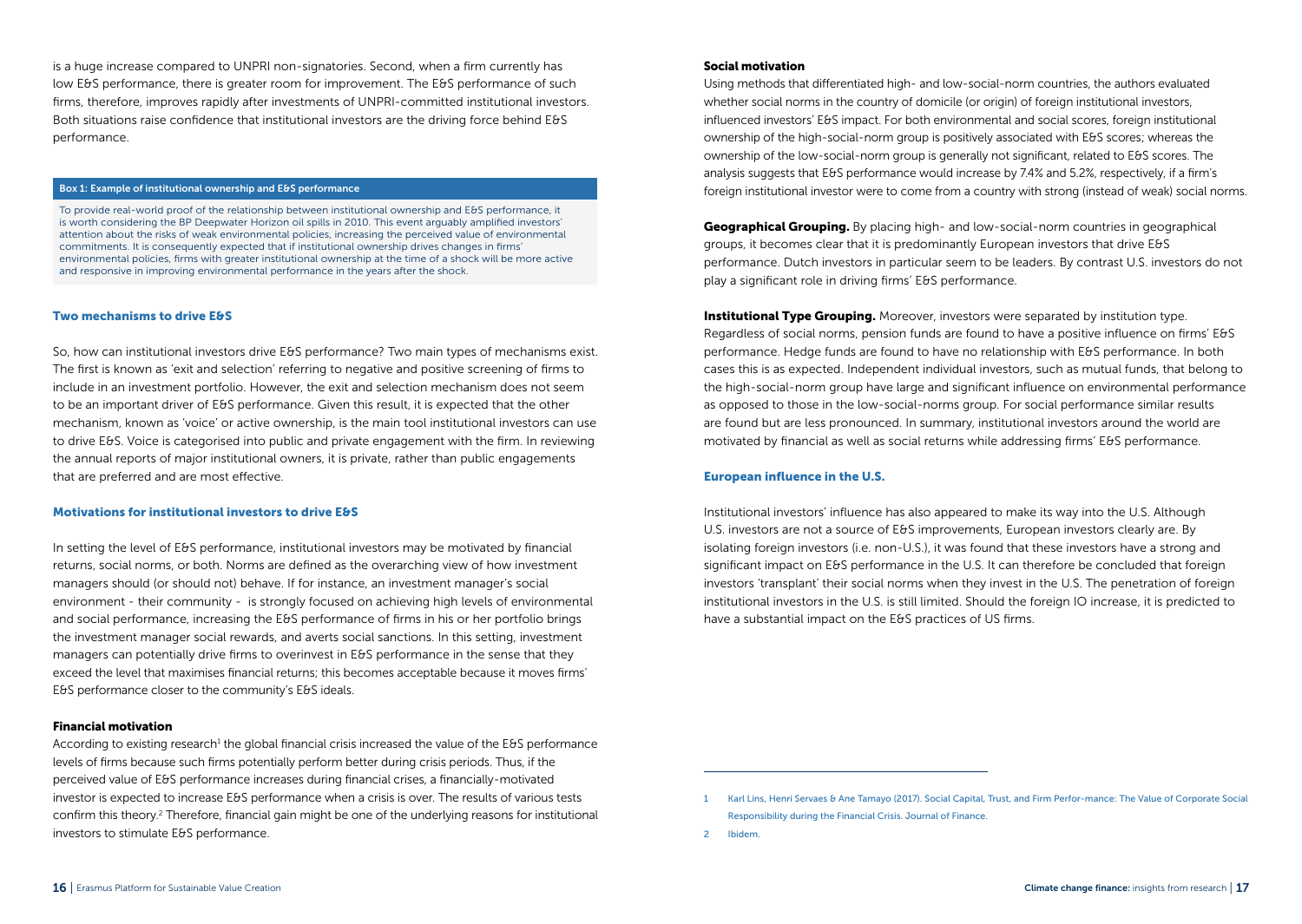### Table 5: Summary of findings by Dyck et al. (2019).

| Investor                               | <b>Focus</b>                 | <b>Effect on E&amp;S performance</b> |
|----------------------------------------|------------------------------|--------------------------------------|
| IO                                     | Global effect                | $+$                                  |
| <b>IO UN PRI</b>                       | Global effect                | $+ +$                                |
| IO weak E&S firm (greater scope)       | <b>Global effect</b>         | $+ +$                                |
| IO during BP disaster                  | Global effect                | $++$                                 |
| IO                                     | Exit and select mechanism    | $+/-$ (no significant effect)        |
| IO                                     | Voice mechanism              | $++$                                 |
| IO during global fin. crisis           | <b>Financial motivations</b> | $+$                                  |
| IO strong norms                        | Social norms motivations     | $++$                                 |
| IO weak norms                          | Social norms motivations     | +/- (no significant effect)          |
| European IO                            | Social norms motivations     | $+ +$                                |
| American IO                            | Social norms motivations     | +/- (no significant effect)          |
| Asian IO                               | Social norms motivations     | +/- (no significant effect)          |
| Australian IO                          | Social norms motivations     | +/- (no significant effect)          |
| African IO                             | Social norms motivations     | +/- (no significant effect)          |
| Pension plan IO                        | Type of investor norms       | $+ +$                                |
| Hedge funds                            | Type of investor norms       | +/- (no significant effect)          |
| Individual investor strong-social-norm | Type of investor norms       | $++$                                 |
| Individual investor weak-social-norm   | Type of investor norms       | +/- (no significant effect)          |
| Foreign (non-U.S.) IO                  | Effect on U.S. firms         | $++$                                 |

### Read more about the research underlying this chapter:

• Dyck, A., Lins, K., Roth, L., & Wagner, H. (2019), Do Institutional Investors Drive Corporate Social Responsibility? International Evidence, [Journal of Financial Economics, 131\(3\): 693-714](https://www.sciencedirect.com/science/article/pii/S0304405X18302381).

### Read related literature from RSM:

- Tupitcyna, A. (2018) [Committed shareholders Institutional ownership report](https://www.rsm.nl/fileadmin/Images_NEW/Erasmus_Platform_for_Sustainable_Value_Creation/Committed_shareholders_01.pdf)
- Schoenmaker, D., Schramade, [W. \(2018\) Investing for long term value creation](https://www.rsm.nl/fileadmin/Images_NEW/Erasmus_Platform_for_Sustainable_Value_Creation/11_01_Working_Papers_LTVC.pdf)



### Relevance for Business and Business Schools:

It is important to understand the potential disruptive impact of rising global temperatures on the macro-economy and financial markets. Based on research and analysis by international research bodies, it can be concluded that climate change will negatively affect global GDP. How? Climate change affects labour productivity, labour supply, crime, human capital, and political stability amongst many other factors. Evidence indicates that increased temperature raises expected equity returns through advancing risk premia, with a consequent increase to the cost of borrowing in the aggregate economy. Using distance-to-the-Equator as a temperature measure, it was found that countries closer to the Equator have a higher exposure to temperature risk, and earn a higher risk premium than countries that are farther away. This can be partly explained by the exposure to climate-sensitive sectors in low-latitude countries. Countries closer to the Equator rely more on agriculture (±25% of GDP) as opposed to high-latitude countries (+3% of GDP). This implies that countries that are less dependent upon agriculture also have less temperature-related risk. Temperature is related to economic growth on both a domestic and global level. Globally, temperature is negatively related to economic growth (GDP as well as consumption growth).

### Negative economic outlook

It is important to understand the potential disruptive impact of rising global temperatures on the macro-economy and financial markets. Based on research by the IPCC and analysis by other research bodies, it can be concluded that climate change will negatively affect global GDP, since it has effect on labour productivity, labour supply, crime, human capital, and political stability. There is also evidence that rising temperatures have an adverse effect on global equity markets.

### Temperature as a source of risk

Temperature is indeed a source of economic risk in global equity markets. Evidence indicates that increased temperature raises expected equity returns through advancing risk premia. Consequently, the cost of borrowing increases in the aggregate economy.

### A two-fold analysis

These results are based upon two types of tests. First, data on global capital markets were collected and the temperature was found to have significant influence on the expected returns of a country. Second, tests were performed that are related to the GDP growth of a country and its distance to the Equator.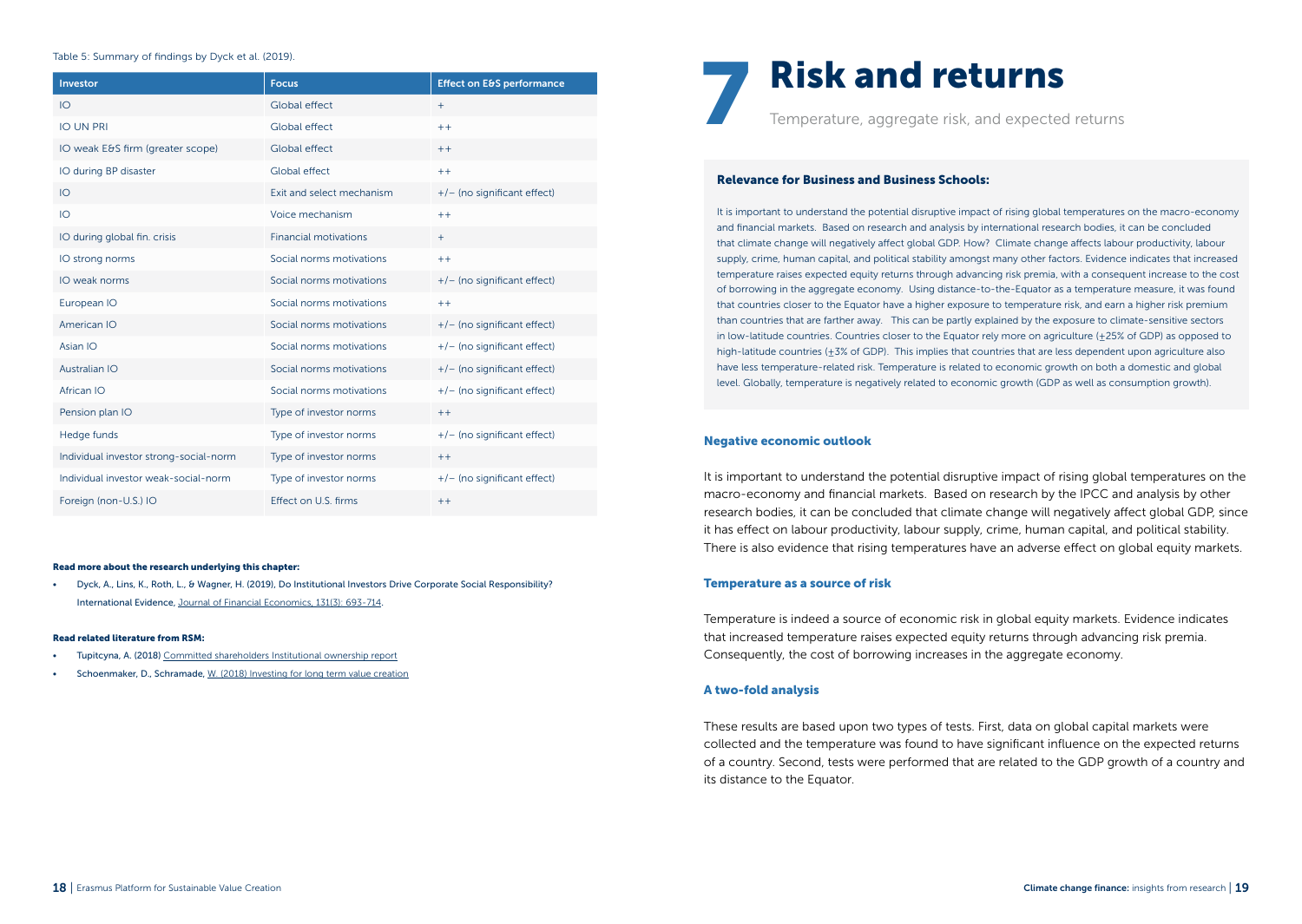### Box 2: Temperature Beta

Beta (β) is a measure of risk. It indicates how much the returns of a certain security respond to swings in the underlying factor. The prominent "market-beta" reflects a security's response to movement in the overall stock market (i.e., is it more or less risky than the general market?). Similarly, the temperature beta reflects what happens to a security's returns in response to movements in temperature.

If a security appears to bear any kind of risk, investors want additional return. This additional return is also known as the risk premium. The risk premium can be captured in a number that reflects the premium per unit of beta and is indicated by lambda (λ).

Imagine that in Kenya there is a negative beta for temperature (meaning that security returns go down when temperature goes up) of -20. Also imagine a negative risk premium for temperature risk of -1%. A negative risk premium implies that the risk compensation in countries where beta is more negative, is higher. Thus Kenyan securities would receive a risk premium of 20% (= -1% \* -20).

### What does this mean on global scale?

The authors use distance to the Equator as a measure for its temperature. Countries have been placed in four groups based on distance to the Equator. The Netherlands, for example, was placed in Group 4, the group farthest away from the Equator. Indonesia, Mexico and Kenya were placed in Group 1, and so on. It was found that countries closer to the Equator earn a higher risk premium than countries that are farther away. In Table 6 below the average latitude (distance to the Equator), the average real return, and the temperature beta per group are presented.

Table 6: Latitude, Real equity return (R), Temperature beta and Risk premium.

| Country                       | Latitude | R                   | <b>Temperature beta</b> | <b>Risk premium</b> |
|-------------------------------|----------|---------------------|-------------------------|---------------------|
| Group 1                       | 0.10     | 19.74               | $-28.28$                | 2.35%               |
| Group 2                       | 0.30     | 16.56               | $-21.28$                | 1.77%               |
| Group 3                       | 0.45     | 15.11               | $-0.45$                 | 0.04%               |
| Group 4                       | 0.62     | 12.44               | 37.53                   | $-3.11%$            |
| Market price temperature risk |          | $-0.083%$ per annum |                         |                     |

### How to read this table:

You can see that countries closest to the Equator (Group 1) have the most negative temperature beta. Consequently, considering the market price of temperature risk of -0.083% it can be argued that countries closest to the Equator earn the highest risk premium which decreases the farther from the Equator a country is located.

### Distance to Equator and temperature-sensitive sectors

Countries closer to the Equator have a higher exposure to temperature risk. This can be partly explained by the exposure to climate-sensitive sectors in low-latitude countries. Countries closer to the Equator rely more on agriculture (±25% of GDP) as opposed to high-latitude

countries (±3% of GDP). The correlation between a country's temperature beta and the share of agriculture (as percentage of GDP) is about -0.46. This implies that countries that are less dependent upon agriculture, also have less temperature-related risk. Agriculture represents a higher portion of the economy in countries closer to the Equator, making them more vulnerable to fluctuations in temperature. An explanation for this higher vulnerability may be that countries close to the Equator start with a relatively high temperature; so that small increases in temperature might bring the temperature to levels detrimental to agriculture.

### Temperature and economic growth

Temperature is related to economic growth on both a domestic and global level. Globally, temperature is negatively related to economic growth (GDP as well as consumption growth). Especially in the long term, rising temperatures seem to have a strong negative effect on GDP and consumption growth (Table 7). As it is scientifically unlikely that an increase in economic growth lowers temperature, it seems that rising temperature does lower economic growth.

To quantify the effect of temperature changes on regional economies the effect of global temperature changes on GDP growth was further inspected (Table 8). Temperature and temperature shocks were both found to have negative impact on economic growth.

By including distance to the Equator in the model, it was found that countries closer to the Equator experience larger negative effects of temperature shocks than countries further away. Moreover, low-latitude countries also face aggregate growth risk (dependence on global economic growth). So, if global economic growth slows due to temperature increase, economies close to the Equator are hurt most.

The various risks with regard to economic growth and temperature are reflected in temperature betas. Thus, countries exposed to such risks have higher risk premia.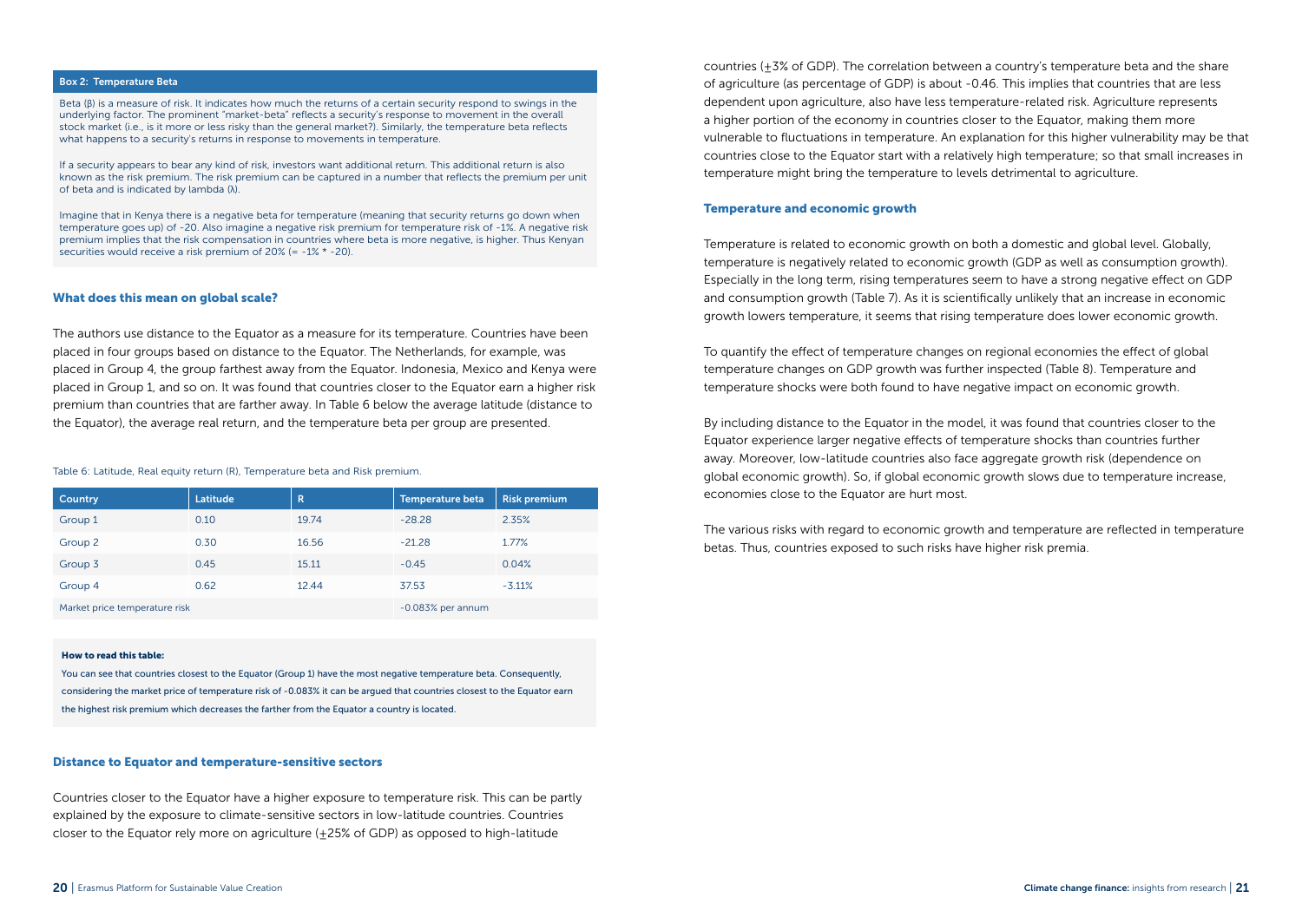### Table 7: Correlation matrix between temperature and growth rates.

|            | World             |                           |  |
|------------|-------------------|---------------------------|--|
| Horizon    | <b>GDP</b> growth | <b>Consumption growth</b> |  |
| $1$ -year  | 0.02              | 0.12                      |  |
| 5-year     | $-0.13$           | $-0.15$                   |  |
| $10$ -year | $-0.63$           | $-0.65$                   |  |

### Table 8: Temperature, GDP Growth, and Distance to the Equator

|                                                 | Dependent variable: GDP growth |               |               |               |
|-------------------------------------------------|--------------------------------|---------------|---------------|---------------|
| <b>Coefficient</b>                              | (1)                            | (2)           | (3)           | (4)           |
| Lagged GDP growth                               | 0.08(0.04)                     | 0.40(0.12)    | 0.08(0.04)    | 0.08(0.04)    |
| Temperature (std.)                              | $-0.18(0.09)$                  | $-0.25(0.18)$ | $-0.18(0.09)$ | $-0.18(0.09)$ |
| Temperature shock (std.)                        | $-0.24(0.10)$                  | $-0.04(0.24)$ | $-0.43(0.16)$ | $-0.43(0.13)$ |
| Temperature shock effect of distance to Equator |                                |               | 0.73(0.44)    |               |
| Temperature shock effect of Group 2             |                                |               |               | 0.27(0.25)    |
| Temperature shock effect of Group 3             |                                |               |               | 0.57(0.27)    |
| Temperature shock effect of Group 4             |                                |               |               | 0.17(0.17)    |

### How to read this table:

The estimates in (1) suggest a one standard deviation shock to temperature lowers country GDP growth by 0.24%. Moreover, an increase in global temperature of one standard deviation (0.2°C) reduces country GDP growth by 0.18%. On a global level (2) these estimates are -0.25% and -0.04%, respectively. A one standard deviation shock to temperature will lower GDP growth of countries closest to the Equator by 0.4%, while hav-ing an effect close to zero for countries farther away (4).

### Read more about the research underlying this chapter:

• Bansal, R., Ochoa, M. (November 2011), Temperature, Aggregate Risk, and Expected Returns, [NBER Working Paper No.](https://www.nber.org/papers/w17575)  [17575](https://www.nber.org/papers/w17575)

### Read related literature from RSM:

• Ferwerda, W.H. (2015), 4 returns, 3 zones, [20 years: A Holistic Framework for Ecological Restoration by People and Business](https://www.rsm.nl/fileadmin/Images_NEW/General/28117_gh_brochure_Ecotrans_BIWERK_Online.pdf)  [for Next Generations](https://www.rsm.nl/fileadmin/Images_NEW/General/28117_gh_brochure_Ecotrans_BIWERK_Online.pdf).

# 8 Portfolio strategies and<br>8 climate risk hedging

Hedging climate risk

### Relevance for Business and Business Schools:

While the scientific evidence for the link between CO2 emissions and the greenhouse effect/climate change is overwhelming, much uncertainty exists. The uncertainty about the tipping point of climate change is an increasingly important risk factor for investors. And beside the risk of catastrophic changes to the climate, there is also risk deriving from the timing of the introduction of climate policies. How can investors apply portfolio strategies that help to hedge climate risks in this uncertain and evolving scenario? Investing in 'green' indices may be such a strategy. There are different types of 'green' indices. Pure play indices focus fully focus on renewable energy, clean technology, and/or environmental services but do not protect against timing risk from climate change mitigation policies. Decarbonised indices do protect against the timing of climate change mitigation policies. They take a standard benchmark such as the S&P 500 or NASDAQ 100, and remove or underweight companies with relatively high carbon footprints. These indices are aimed at retaining a low tracking error with the benchmark, leading to similar risk-return characteristics. In practice, it is found that decarbonised indices outperform the original benchmark, and can mobilise financial markets to support the common good.

### Considerations for the climate finance

Three important considerations fuel the discussion of the implications of climate change on the financial sector. First of all, countries and industries are not equally affected by climate change. Hence the question arises: who should bear the costs? Secondly, in politics climate mitigation is often postponed, as it is unpopular to introduce policies that may be very costly in the short run with direct benefits that are opaque and undefined. Thirdly, while the scientific evidence for the link between CO2 emissions and the greenhouse effect is overwhelming, much uncertainty exists about the rate of temperature increase over the coming 20 to 30 years. This third argument is magnified by the uncertainty with regards to the 'tipping point' at which catastrophic climate dynamics are set in motion. Similar to financial crises, observations of growing imbalances may alert analysts to the inevitability of a crash (or climate shock) but still leave them in the dark as to when a crisis is likely to occur.

### Climate risk factors for investors

The uncertainty about the tipping point of climate change should be understood as an increasingly important risk factor for investors, particularly for long-term investors. Beside the risk of catastrophic climate change (think about the effect of temperature on rising sea levels), there is also a risk deriving from the timing of climate policies' introduction. For instance, an asset manager looking to hedge climate risk by divesting from stocks with a high carbon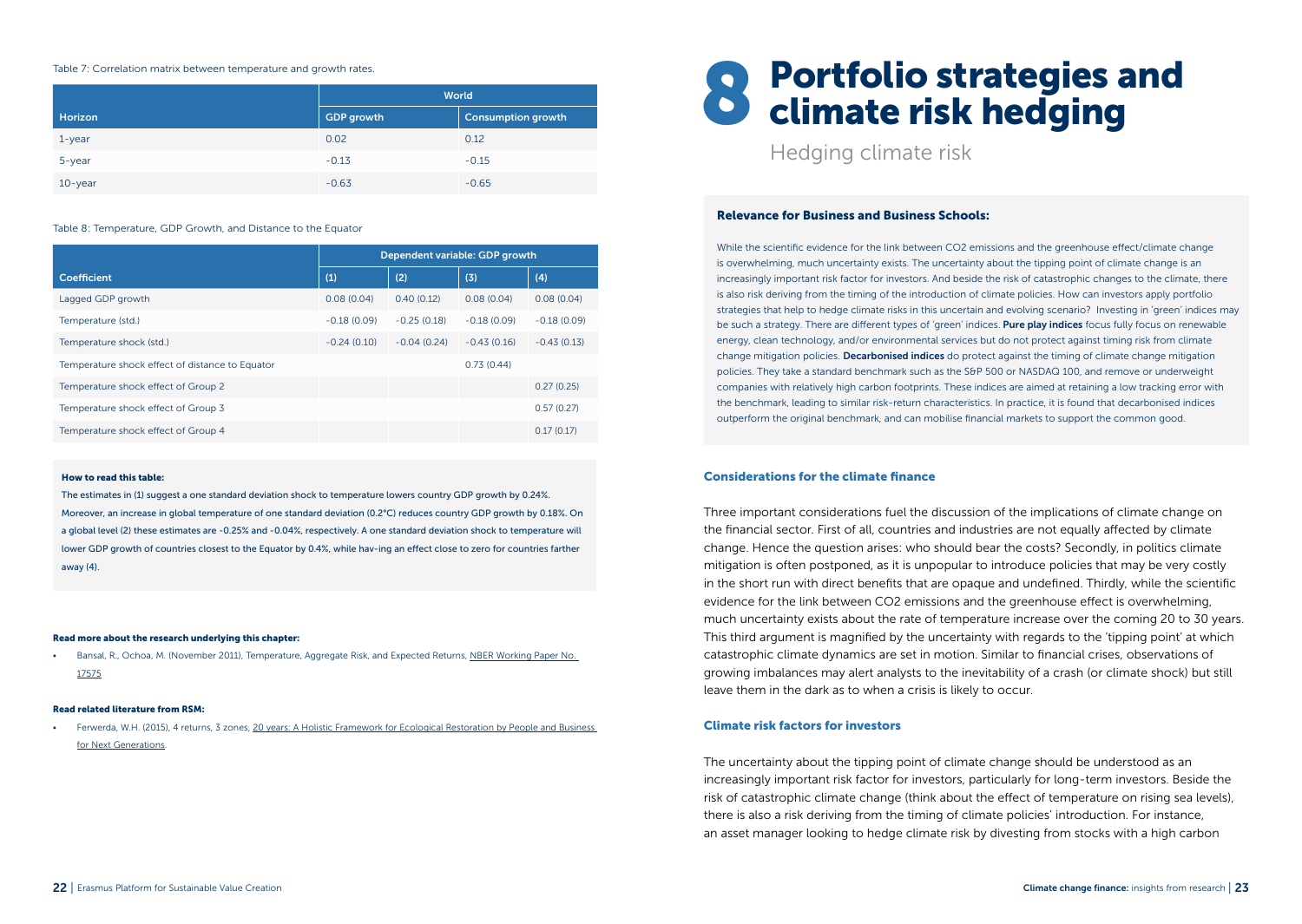footprint must risk underperforming against his or her benchmark for as long as climate mitigation policies are postponed and market expectations about their introduction are low. These risk factors should be accounted for in the investment strategies of long-term (passive) investors. Investing in 'green' indices may be such a strategy, without the need to sacrifice financial returns.

### Different types of 'green' indices

### Pure play indices

Pure play indices focus fully on renewable energy, clean technology, and/or environmental services. Thus investors in such indices invest exclusively in a group consisting of green components. The use and success of pure play indices, however, remains limited. First of all, such indices do not protect against timing risk from climate change mitigation policies. This means an investment potentially underperforms until certain climate policies are set. There are additional factors that contribute to the limited success of pure play indices: clean-tech has been over-hyped, and many climate mitigation policies in that were in place were scaled back after the financial crisis. Financial markets also deemed postponement of climate mitigation policies very likely after the financial crisis. Finally, as pure play indices lack diversification consisting mainly of a few clean sectors - they are unsuitable as the foundation of a core equity portfolio for institutional investors. Many investors may interpret pure play indices more as a bet on clean-tech than a hedge for carbon risk.

### Decarbonised indices

Decarbonised indices take a standard benchmark such as the S&P 500 or NASDAQ 100, and remove or underweight companies with relatively high carbon footprints. Unlike pure play indices, decarbonised indices do protect against the timing of climate change mitigation policies, as they seek to retain a low tracking error with the benchmark, leading to similar riskreturn characteristics. Decarbonised indices thus seem superior to pure play indices.

Decarbonised indices keep aggregate risk exposure similar to the benchmark (e.g. S&P 500). Divestment of high-carbon-footprint stocks is the first step in designing such a portfolio. The second step consists of optimising the composition and weighting, such that the tracking error is minimalised; the tracking error can be virtually eliminated while having much lower carbon exposure. Ideally, the only difference between the decarbonised index and the benchmark is exposure to the carbon risk factor while having similar exposure to other priced risk factors. As carbon risk remains unpriced, investors in decarbonised indices hold 'free options on carbon': as long as climate mitigation policies are postponed, this index offers similar returns as the benchmark; but when such policies are implemented (e.g. limit of carbon emission) the decarbonised index will outperform its benchmark.

Essentially, the underlying premise of this strategy is that financial markets currently underprice carbon risk. The fundamental belief is that eventually financial markets will begin to price carbon risk. This inevitably leads to the conclusion that a decarbonised index is bound to provide higher financial returns than the benchmark index. Scenarios in which this is not the case seem very

implausible; however, the worst-case scenario of this strategy is earning similar financial returns as its benchmarks.

### Implications of decarbonised indices

Besides outperforming non-decarbonised indices, decarbonised indices potentially foster climate change mitigation activities via other channels. To begin with, inclusion or exclusion in an index is an important, newsworthy event for a firm. Hence, inclusion in a decarbonised index ought to have similar impact and value. Clearly communicating which constituent stocks are in the decarbonised index would not only reward the included companies for their efforts in reducing their carbon footprint, but also help induce excluded companies to take steps to reduce their carbon exposure. Moreover, clear communication with regards to exclusion criteria may stimulate discussion on whether greenhouse gas emissions are properly measured and could lead to improvements in the methodology for determining the carbon footprint of firms.

### Considerations when picking or creating decarbonised indices

To construct an index, one could simply pick the procedure that yields the lowest tracking error - but other elements should also be considered. One example is the decision of whether to filter companies sector-by-sector, or across the entire benchmark portfolio. Using a sectorby-sector filter enables companies within a sector to determine their carbon footprint ranking, and how much reduction is necessary to gain inclusion in the index. This may foster carbon reduction competition within an industry. Furthermore, companies' carbon footprints should be reconsidered. First, carbon footprints should be normalised, as absolute carbon figures will tend to be biased against the largest firms. Therefore, a normalisation metric should be used, for instance dividing carbon footprint by sales. Another consideration is whether companies' carbon footprints are correctly measured. There is divergence in a firm's estimated carbon footprint between different organisations that seek to measure it. However, by drawing a parallel between carbon footprint measurers and credit-rating agencies you can argue that biased and noisy measurement of credit risk by credit-rating agencies has never been a decisive reason to abolish credit ratings altogether. Methodologies of measurement of firms' carbon footprints will improve over time, similar to those used for credit ratings. However, the use of decarbonised indices also provides a hedge against carbon footprint measurement risk if there is little or no tracking error.

### Performance of decarbonised indices

In practice, it is found that decarbonised indices outperform the original benchmark. And besides offering investors a hedging tool against the rising risks associated with climate change, a decarbonised index investment strategy can mobilise financial markets to support the common good. As a larger and larger fraction of the index-investing market is devoted to decarbonised indices, a virtuous circle will be activated and enhanced. In this virtuous circle the greater awareness of carbon footprints and greenhouse gas (GHG) emissions will exert a disciplining pressure to reduce CO2 emissions, and will gradually build an investor constituency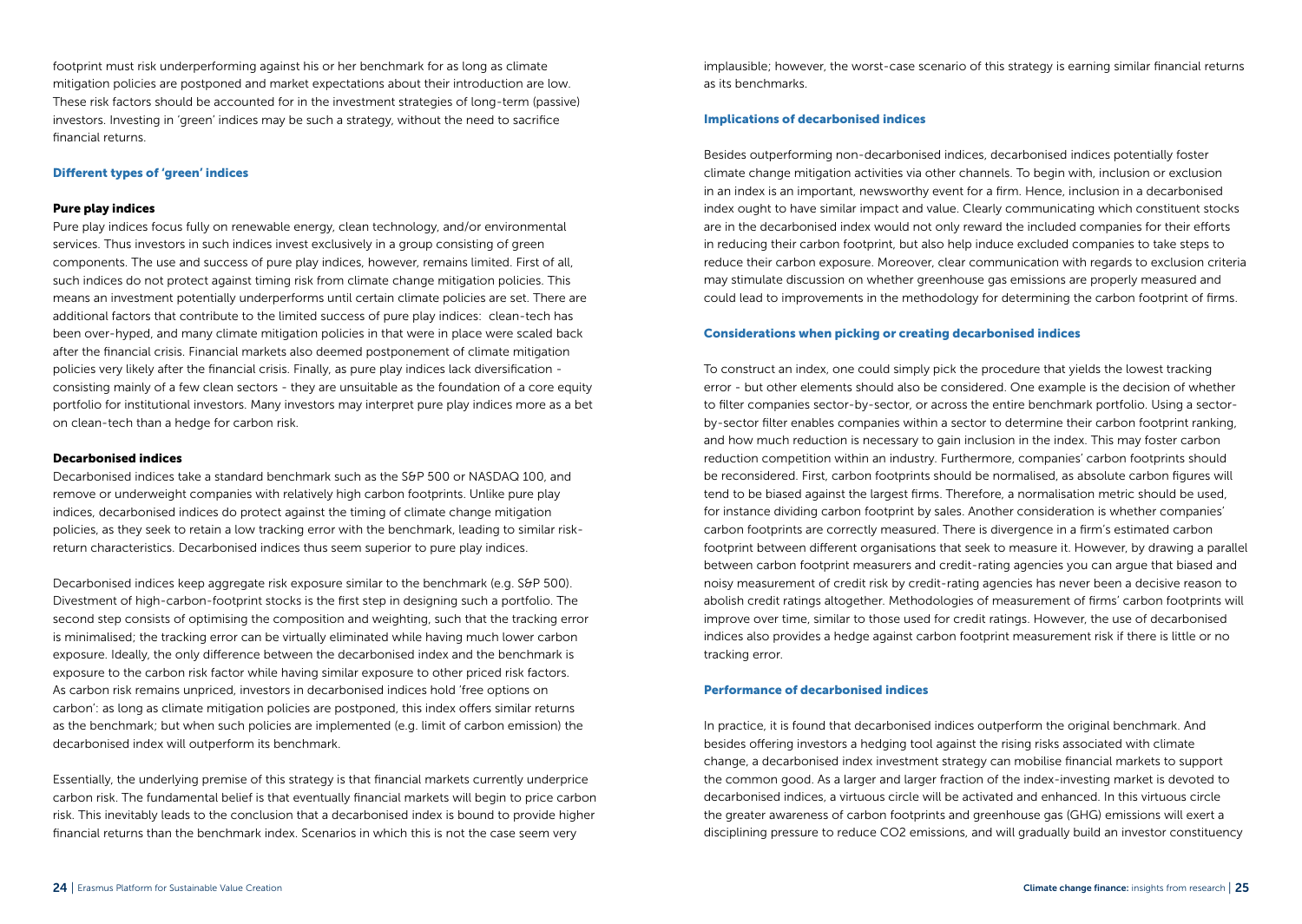that supports climate change mitigation policies. Governments, businesses, technology innovators, and society will thus be encouraged to implement changes that accelerate the transition to a renewable energy economy.

### Read more about the research underlying this chapter:

• Andersson, M., Bolton, P., Samama, F. (April 2016), Hedging Climate Risk, [Financial Analysts Journal 72 \(3\): 1-20.](https://www.cfapubs.org/doi/abs/10.2469/faj.v72.n3.4)

### Read related literature from RSM:

• C.K.W. Dreu & M.A. van Dijk (2018). Climatic Shocks Associate with Innovation in Science and Technology. PLoS One (online), 13 (1). doi: [10.1371/journal.pone.0190122](https://www.rsm.nl/fileadmin/Images_NEW/Erasmus_Platform_for_Sustainable_Value_Creation/11_03_Working_Papers_Climate_shocks_associate_with_innovation_in_science_technology.pdf)

# 9 Real estate and long-term investments

Climate change and long-run discount rates

### Relevance for Business and Business Schools:

Why is real estate important for climate finance? Over the past decade, there has been lively debate about anticlimate-change investments. One topic is whether today's investments aimed at reducing carbon emissions - and representing immediate costs - are worth the potentially uncertain long-run benefits. Discount rates play a central role; a small change to the discount rate can dramatically alter the present value of investments with very long horizons. Because there is no widespread agreement concerning discount rates to be used over the long horizon, we can use real estate investment (which has a long-term nature) as a proxy, giving us information relevant to climate change abatement investments and determining long-term discount rates. On the other hand, the real estate market is risky business considering its volatility during crisis periods, disasters and wars. Given this, mean reversion must be taken into consideration: it is the key mechanism that causes longer-term assets to provide a lower risk premium. Mean reversion is based upon the idea that when a negative shock hits the economy, the economy is expected to grow faster after the shock. Short run cash flows do not benefit from recovery; long-run cash flows do. Therefore, short-term cash flows are riskier, creating a negative-sloped termstructure.

### Debate about anti-climate change investments

Over the past decade, there has been lively debate about anti-climate-change investments. One topic that is part of this debate is whether today's investments aimed at reducing carbon emissions, representing immediate costs, are worth the potentially uncertain long-run benefits. Discount rates play a central role within this discussion because a small change to the discount rate can dramatically alter the present value of investments with very long horizons. Discount rates determine the current value of a future benefit.

### Box 3: Example discount rate

Assume that an investment to reduce carbon emissions costs \$3 billion and is ex-pected to avert environmental damages worth \$100 billion in 100 years. At a discount rate of 3%, the present value of those damages is \$5.2 billion, and the project should be implemented. At an only slightly higher discount rate, 5% for instance, the present value of the investment drops to \$760 million, an order of magnitude smaller, and the investment no longer appears attractive.

Because of scientific, economic, philosophical, and legal issues, there is no widespread agreement concerning discount rates that should be used in the long run. The authors researched the long-run characteristics of real estate with regards to discount rates. The long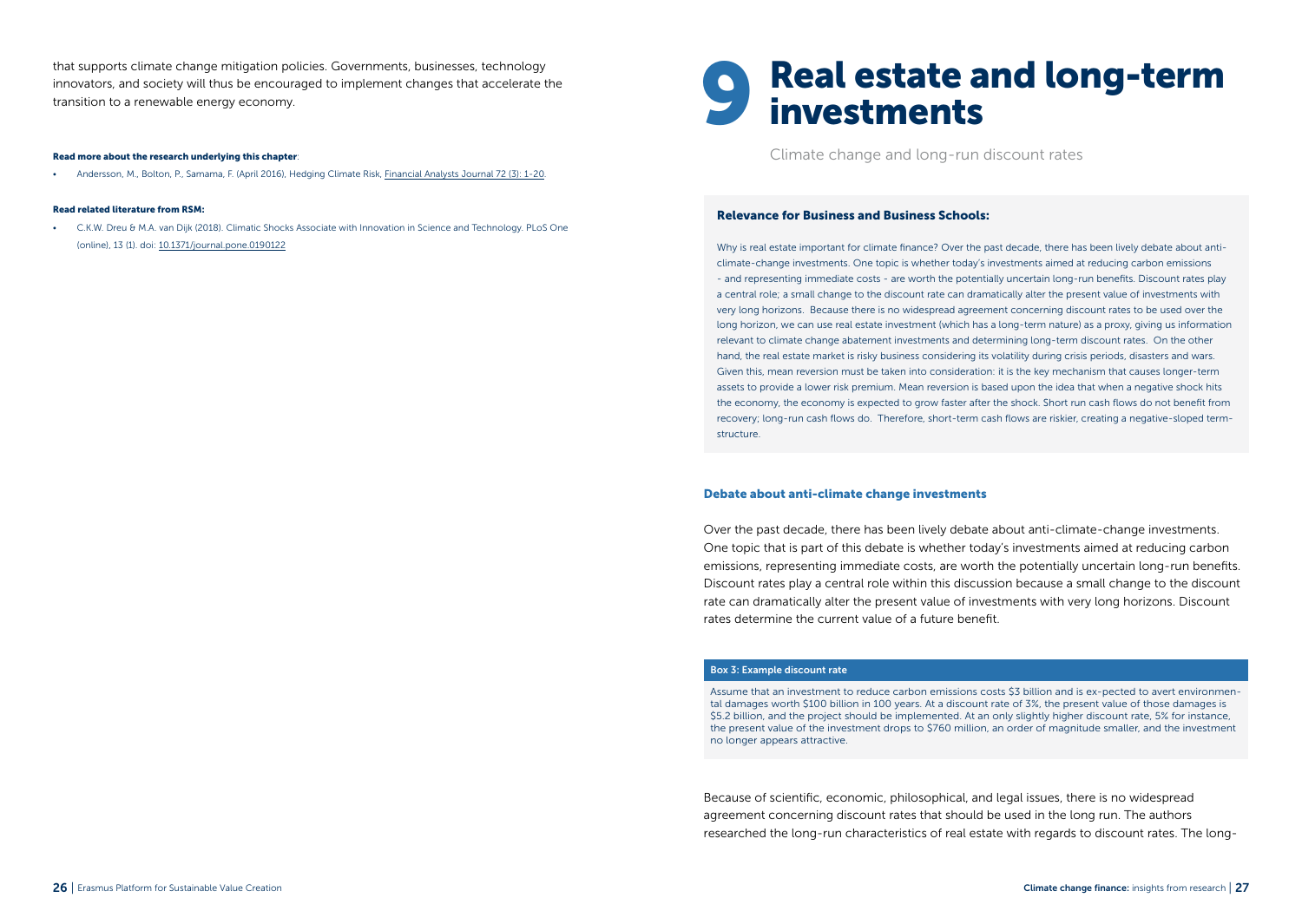term nature of real estate assets can provide us with valuable insights about climate change abatement investments.

### Today's problem

Current practices in using discount rates do not represent reality. On the one hand there are researchers who use returns averages of certain assets; on the other hand, there are researchers who use a standard discount rate. Both approaches ignore important considerations regarding the maturity and risk properties of such investments.

### Risk and horizon of assets

The risk and maturity of the assets has important considerations for the discount rates. Therefore, in choosing discount rates the asset specifics should be considered. Determining the term-structure, where maturity is drafted against the appropriate rate, helps in identifying the appropriate rate.

### Term-structure in the real estate market

By using data of the real estate returns in both the U.K. and Singapore, the overall trend of the real estate term structure can be determined. The U.K. and Singapore have different regulations with regards to ownership contracts (freehold vs. leasehold). The discount at which leasehold contracts (generally varying between 99 and 1,000 years) trade, compared to freehold contracts, functions as a proxy for long-term discount rates. In general, leasehold discounts are strongly associated with maturity, with shorter leaseholds trading at bigger discounts. Discount rates of around 2.6% for cash flows more than 100 years in the future have been found to be fitting.

On the other hand, the real estate market is risky business considering its volatility during crisis periods, disasters and wars. Hence, it is a relatively high expected annual return - between 6.4 and 8.0%. Only one type of term structure is conceivable, taking into consideration the bigger discounts for shorter leaseholds and concurrently the high annual returns (i.e. riskiness): a downward sloping term structure.

### Mean reversion

The key mechanism that causes longer-term assets to provide lower-risk premium is mean reversion. The rationale behind mean reversion is that whenever a negative shock hits the economy - for instance, the financial crisis - the economy is expected to recover and grow faster afterwards. Short-run cash flows do not benefit from this recovery while long-run cash flows do. Therefore, short-term cash flows are riskier, creating a negative sloped term structure.

### Implications for climate change abatement investments

First, the common practice of using observed average rate of return of traded assets to discount investments in climate change abatement (even if the traded asset has the same riskiness as the investment in climate change abatement at all horizons), is misleading. This is because the benefits of climate change abatement investments are likely to materialise over several centuries (less carbon emission may lead to future benefits, such as preventing global warming); while average return of traded assets are largely driven by results of much shorter horizons. The appropriate discount rate should be the one that applies to the long-term cash-flow only.

Second, as real estate cash flows are considered risky, the risk premium should be larger than zero. The long-run discount rate of 2.6% is a combination of the risk-free discount rate, and the risk premium for the risky real estate. However, climate change abatement is generally considered as risk reducing - it hedges climate risk. It will therefore contain a negative risk premium. Hence, the discount rate for climate abatement (as long as it is seen as risk reducing) will always be smaller than for real estate, where the 2.6% acts as an upper bound for the longrun climate change abatement discount rates (see Figure 1).



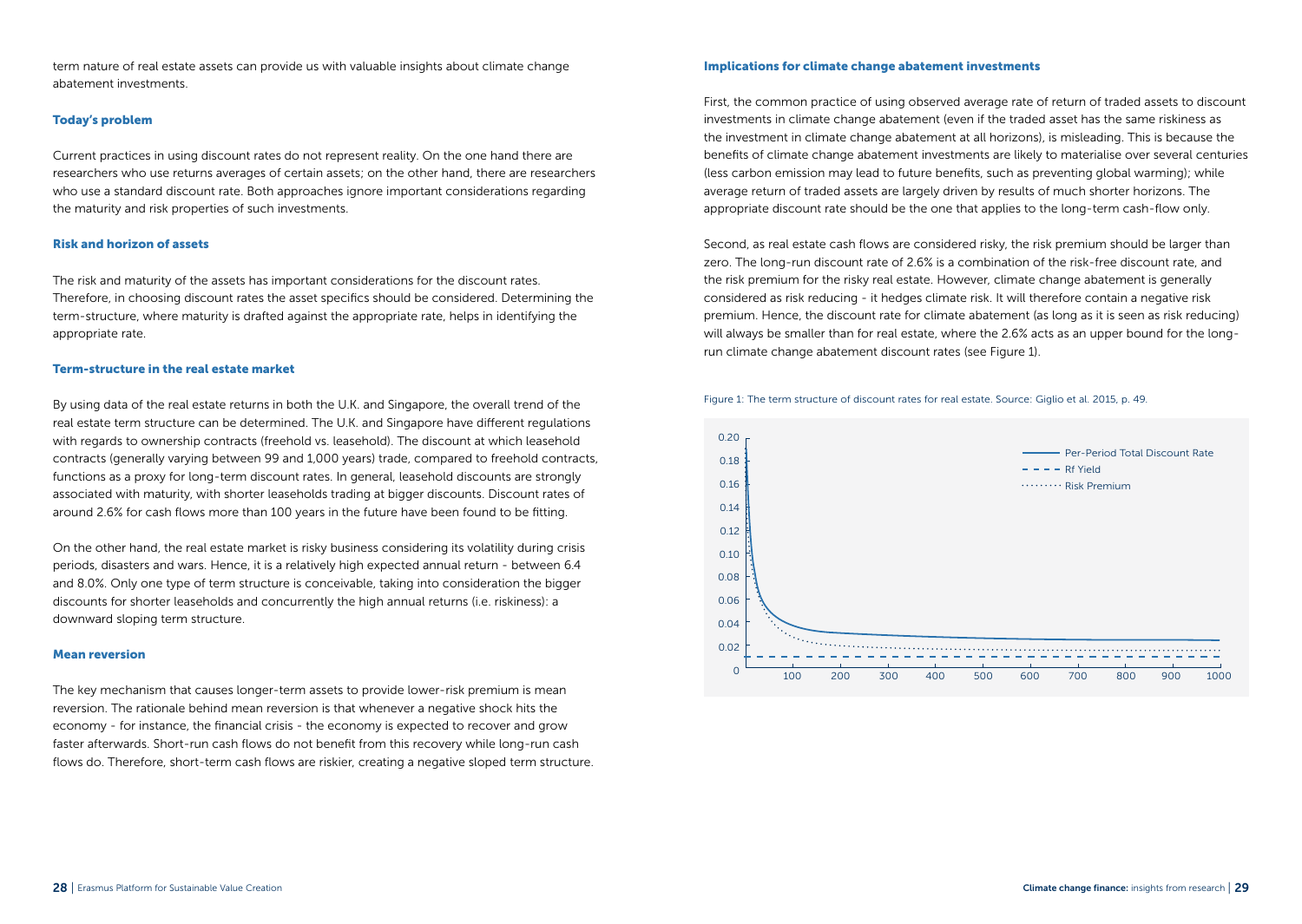### Read more about the research underlying this chapter:

• Giglio, S., Maggiori, M., Stroebel, J., Weber, A. (November 2015), Climate Change and Long-Run Discount Rates: Evidence from Real Estate, [NBER Working Paper No. 21767](https://www.nber.org/papers/w21767)

### Read related literature from RSM:

- Schoenmaker, D., Schramade, W. (2019), Principles for Sustainable Finance, [Oxford University Press](https://global.oup.com/academic/product/principles-of-sustainable-finance-9780198826606?cc=nl&lang=en&#)
- Schoenmaker, D., Schramade, W. (2018), Investing for Long-Term Value Creation, working paper series, [Erasmus Platform](https://www.rsm.nl/fileadmin/Images_NEW/Erasmus_Platform_for_Sustainable_Value_Creation/11_01_Working_Papers_LTVC.pdf)  [for Sustainable Value Creation](https://www.rsm.nl/fileadmin/Images_NEW/Erasmus_Platform_for_Sustainable_Value_Creation/11_01_Working_Papers_LTVC.pdf)



### Relevance for Business and Business Schools:

From a company's perspective, it's important to take both climate risks and carbon risks into account. As climate change and its risks become increasingly prominent for the public, key stakeholders and policymakers, it is likely that policy responses that increase carbon risk will follow. Currently there are two main types of carbon policies in place around the world: carbon tax and carbon cap-and-trade systems. Carbon tax refers to the situation in which CO2 emissions are taxed by the (local) government. Carbon cap-and-trade systems put a limit on the total amount of CO2 emissions. Each emitting firm can buy, or receives, a certain amount of CO2 allowances and can buy/sell additional allowances. The carbon price here is set by market forces here (supply and demand of CO2 contracts). One increasingly-popular strategy to counter carbon risk and account for future pricing of carbon is internal carbon pricing. It entails putting a monetary value on a company's greenhouse gas (GHG) emissions. This internal price is not an actual fee or payment, but rather a theoretical price per ton of CO2 that helps companies evaluate carbon-related risks, investments, and strategic opportunities. To establish an internal carbon price, there is a five-step model companies can follow.

### Carbon risk from a company's perspective

Companies should consider both climate risks (referring to the prospect that climate change could damage company assets, disrupt supply chains, or weaken consumer demands), and carbon risks (where new climate change/mitigation policies may affect a company's decisions and returns). As climate change and its risks become more prominent in the eyes of the public, to key stakeholders, and to policymakers, it is likely that policy responses that increase carbon risk will follow.

### Carbon policies

Currently there are two main types of carbon policies in place around the world: carbon tax and carbon cap-and-trade systems. Carbon tax refers to the situation in which CO2 emissions are taxed by the (local) government. This tax should act as an incentive to lower carbon emissions, while its proceeds can be used for climate mitigation projects. The carbon price is set by taxation here.

Carbon cap-and-trade systems put a limit on the total amount of CO2 emissions. Each emitting firm can buy, or receive, a certain amount of CO2 allowances and can buy/sell additional allowances. The carbon price is set by market forces (demand and supply of CO2 contracts), within boundaries fixed by regulators who are in charge of deciding the total amount of carbon allowances traded in the market.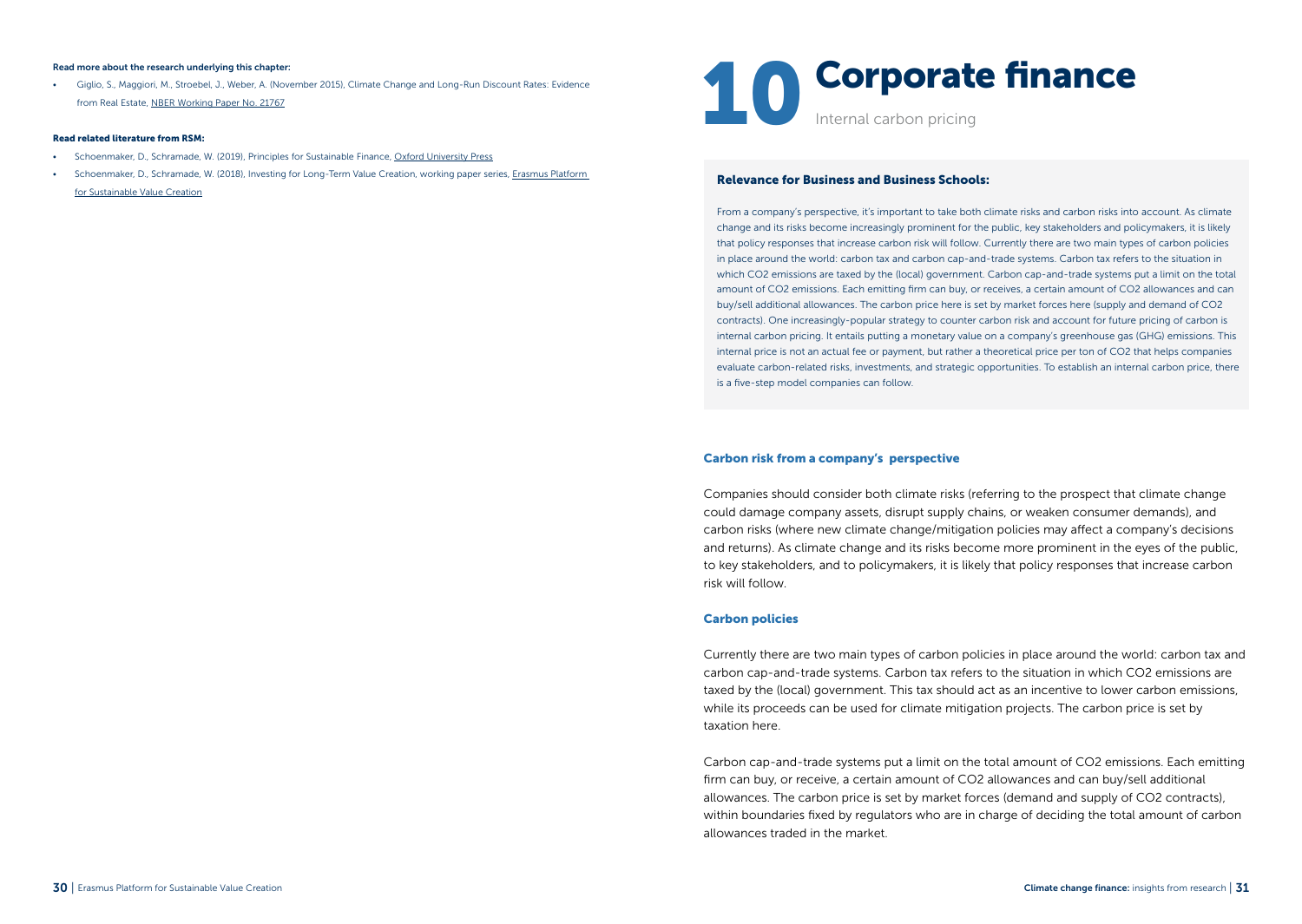### Box 4: Example carbon pricing

To dive into the complexities of pricing carbon, you can consider the volatility of carbon prices in the EU emission trading scheme. In 2017 cap-and-trade allowances were trading at €5 per ton of carbon dioxide but jumped to €20 per ton in 2018. Simultaneously, prices in California's emission allowances trade system were sometimes quoted three times higher than those in other such systems active in the United States. The huge difference depends on how aggressive the climate policy approach of the regulator is.

### A solution to carbon uncertainty: internal carbon pricing

One strategy to counter carbon risk and account for the future pricing of carbon is internal carbon pricing. This strategy is rising in popularity around the globe. It entails putting a monetary value on a company's greenhouse gas (GHG) emissions.

This internal price is not an actual fee or payment, but rather a theoretical price per ton of CO2 that helps companies evaluate carbon-related risks, investments, and strategic opportunities. For some companies the price that is adopted internally reflects the actual carbon price imposed by the local jurisdiction; while other companies seek to formulate their own price. This may lead to huge differences in price, varying from \$0.1 per ton to well above \$100 per ton.

### Purpose of internal carbon pricing

Internal carbon pricing serves three purposes. First, it provides information for decisions with regard to capital investments (especially when projects directly affect emissions, energy efficiency improvements, or changes in the portfolio of energy sources). Second, it helps to measure, model, and manage financial and regulatory risk associated with existing and potential government pricing regimes. Thirdly, internal carbon pricing integrates strategic planning activities to identify new risks and opportunities and enable a company to adjust its business model accordingly. Furthermore, a company's internal carbon price allows investors to assess the company's vulnerability to increasing carbon costs.

### How to determine the internal carbon price

To establish an internal carbon price, companies should follow five steps. First, they should measure their carbon footprint and climate exposure. Next, they should forecast future carbon prices. Then, they should set internal carbon prices. And finally, they should apply these prices and model uncertainty. Afterwards, companies should engage with stakeholders.



### Step 1: Measure carbon footprint and climate exposure

A company should get a detailed overview of its exposure to carbon policies. In doing so, the company should consider the amount of direct and indirect carbon emissions as well as the geographical location where CO2 is emitted, because different prices are applied in various jurisdictions. Thus, a firm should map its carbon emissions and locations for each of the following three scopes to get a realistic overview of its exposure to this risk. Scope 1 refers to direct emissions, whereas Scope 2 (consumption of heat, electricity, steam and cooling) and Scope 3 (down the supply chain) refer to indirect emissions.

### Step 2: Forecast future carbon prices

In the second step the company should examine its exposure, mapped in Step 1, with current and future carbon prices. In locations where carbon policies are in place - e.g. cap-and-trade system or carbon tax - current prices can be observed in the market. Where these policies are not in place, companies can review reports from the Organisation for Economic Co-operation and Development (OECD) that describe certain carbon prices under existing government policies. Consequently, the company should forecast how these current prices will develop in the future. This may be a time-consuming process that requires data reviews and analyses by climate experts, research institutions, peer companies, and environmental agencies. Companies should develop in-house expertise, or rely on external experts, to identify the likely evolution path of public policies and associated carbon prices.

### Step 3: Set internal carbon prices

At this point, the company should understand its carbon exposure and the likely trajectory of carbon prices under public policy. The company can now set its own internal carbon price. This might be the most complex step, as it requires deep understanding of carbon economics and of the operations and strategy of the company. In setting the price, companies should first recognise the types of business decisions informed by the internal carbon price. For short- to medium-term decisions, this price is likely to be near the level of carbon prices under public policies. For long-term decisions, however, this makes less sense as more opportunities and threats from carbon emissions are likely to arise.

### Step 4: Apply prices (and model uncertainty)

After internal carbon prices are set, the company should factor them into various business decisions and towards various goals. The areas in which the carbon prices can be applied are: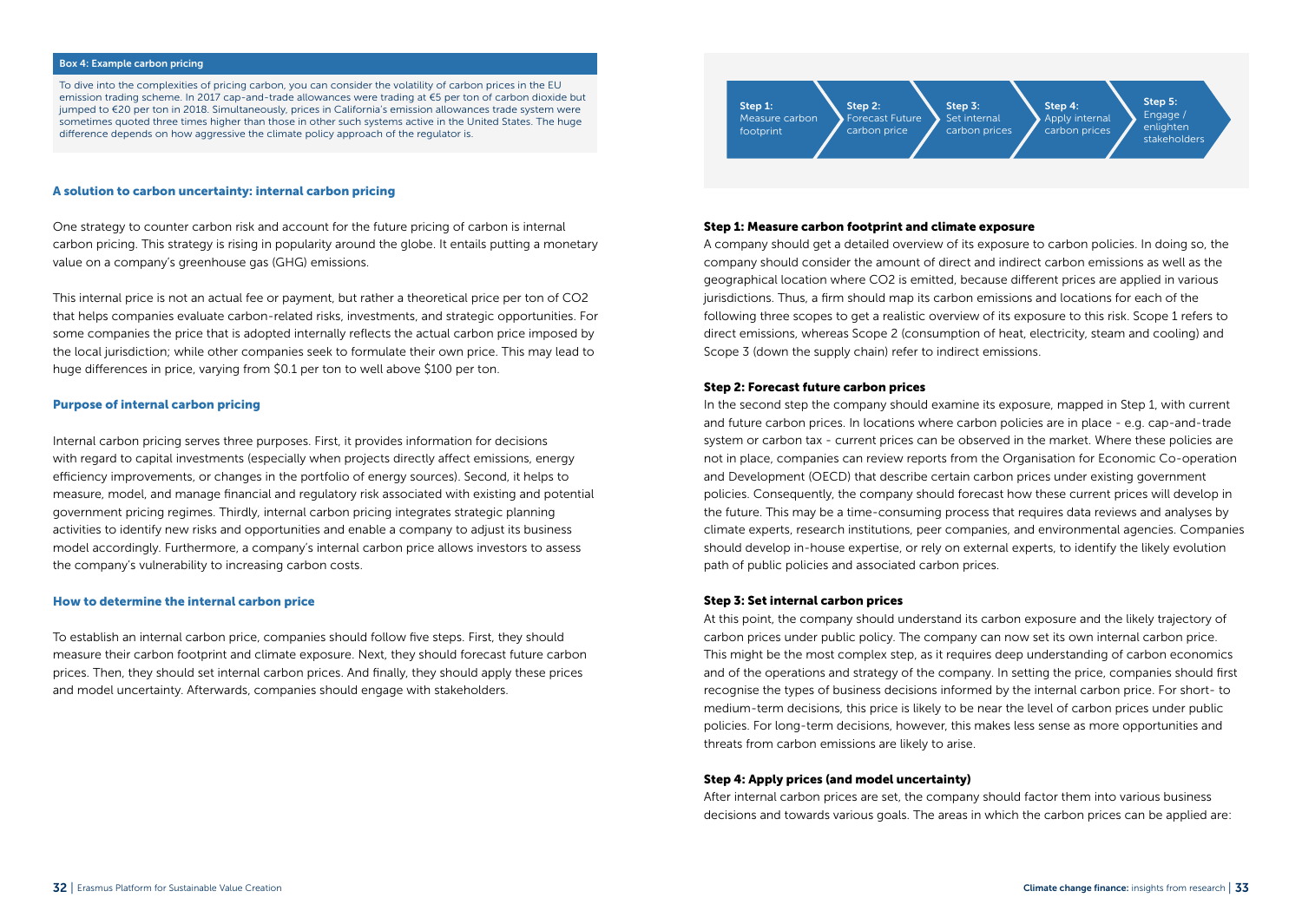when deciding about new investments; in risk management; and in developing a long-term strategy. Managers should consider enhancing their valuation approaches through scenario- or simulation-based valuation when dealing with carbon risks and prices, enabling them to deal with the possibility of 'extreme' prices.

### Step 5: Engage the stakeholders

If companies have worked through Steps 1 to 4, they may have reduced risk or seized new opportunities by accounting for carbon risk. Although the internal carbon prices should be re-assessed occasionally, the process of carbon pricing offers both an internal learning opportunity and an opportunity to improve collaboration among all the stakeholders (customers, supply chain partners, investors, etc.). If so, this may lead to progressive reduction of joint carbon exposure.

### Why isn't every firm pricing carbon?

As yet, not every company is pricing carbon in this manner. A number of factors may explain this. For example, if a company has low carbon exposure, it may expect that carbon policy changes have limited impact on its operations. However, this is often a false assumption when all three scopes of emissions are considered.

Another reason: companies may not have the capabilities to understand potential future climate-related regulations and policies, and therefore do not see how carbon regulation may be a threat to their business.

Still there has been a tremendous growth in the use of internal carbon prices. This reflects the fact that more and more businesses see carbon pricing as an important tool to map carbon risks. Only companies that fully understand and proactively manage their carbon risks, however, will sustain their competitive advantage in the long-term.

### Read more about the research underlying this chapter:

• Aldy, J., Gianfrate, G. (May-June 2019), Future-Proof Your Climate Strategy, The Harvard Business Review

### Read related literature from RSM:

- Schoenmaker, D., Schramade W., (2019), Principles of Sustainable Finance, [Oxford University Press](https://global.oup.com/academic/product/principles-of-sustainable-finance-9780198826606?cc=nl&lang=en&#)
- Gianfrate, G., Peri, M. The green advantage: Exploring the convenience of issuing green bonds, Journal of Cleaner [Production, 2019, Vol. 219: 127-135](https://www.cepweb.org/wp-content/uploads/2018/11/Gianfrate_Paper.pdf).

### **Current trends**

There is rapidly escalation in the output and themes of research on climate finance-related topics. Some research themes dominate the current field. However, this is a swiftly-moving area in which essential themes keep arising and developing. To quickly delineate where the world of sustainable finance research is going, some key aspects (and discussion points) of recent global conferences can be found below.

### [Scaling up green finance: the role of Central Banks](https://www.cepweb.org/scaling-up-green-finance-the-role-of-central-banks/)

Berlin, November 2018

- » Greening the activities of central banks
- » Understanding and monitoring the market dynamics of sustainable finance
- » Central banks as catalysts to make the financial system sustainable

### [Review of Financial Studies Climate Finance Conference](https://econ.columbia.edu/event/climate-finance-workshop/)

New York, November 2017

- » Investor attitude towards climate change
- » Belief and expectation errors
- » Pricing climate change uncertainty

### [Principles of Responsible Investment Network Conference](https://www.unpri.org/Uploads/f/m/o/priinperson_conferencereport_2018_208173.pdf)

San Francisco, September 2018

- » Identifying low-carbon opportunities
- » ESG in private equity
- » Obstacles to responsible investing

### [Dynamics of Inclusive Prosperity Conference](https://www.eur.nl/en/research/erasmus-initiatives/dynamics-inclusive-prosperity/conference-dynamics-inclusive-prosperity)

Rotterdam, November 2018

- » Regulating responsibility
- » Responsible financial markets
- » Coordinated engagement